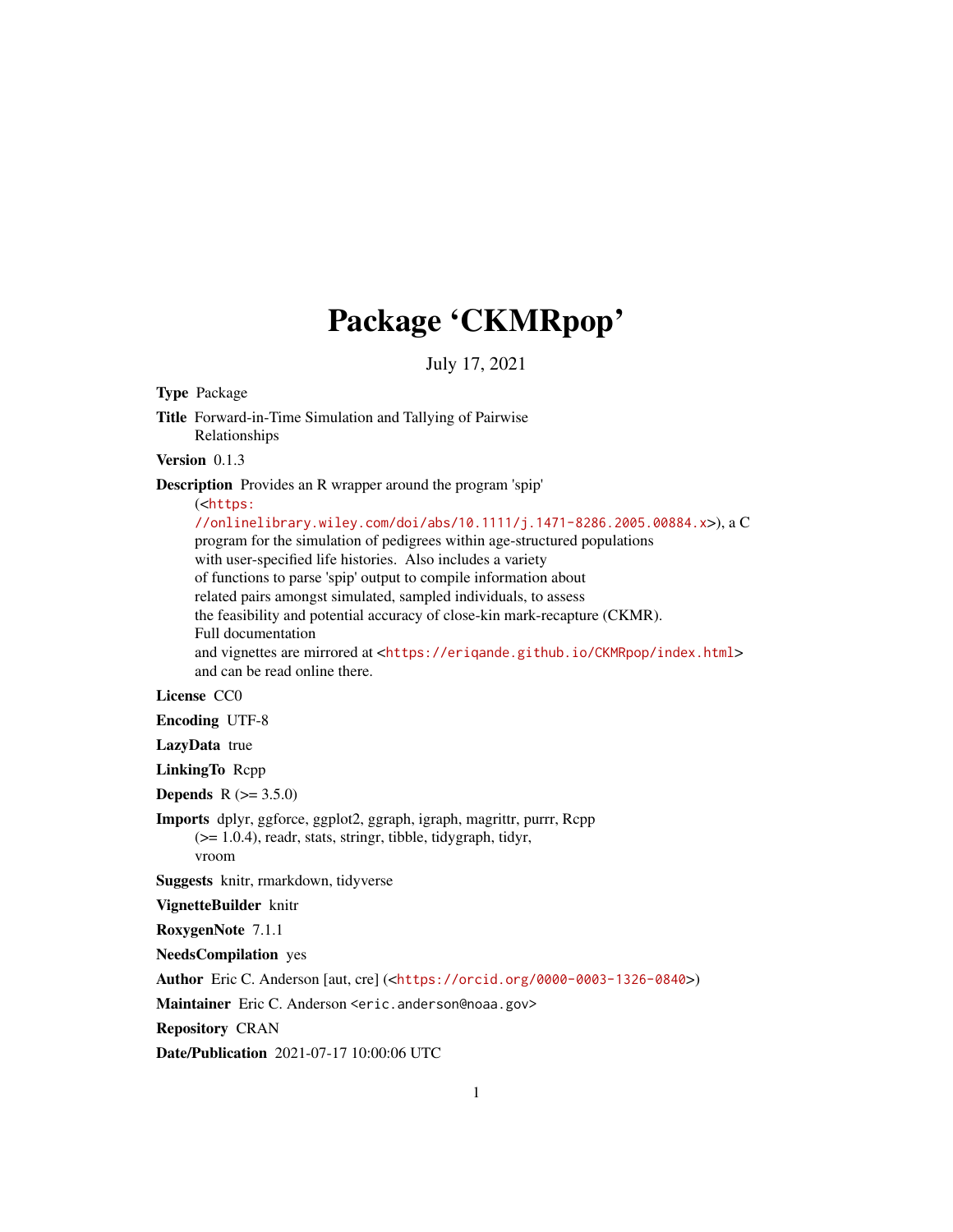## <span id="page-1-0"></span>R topics documented:

|       |                                                                                                                         | $\overline{2}$ |
|-------|-------------------------------------------------------------------------------------------------------------------------|----------------|
|       |                                                                                                                         | 3              |
|       |                                                                                                                         | 5              |
|       |                                                                                                                         | 6              |
|       |                                                                                                                         | $\overline{7}$ |
|       |                                                                                                                         | 8              |
|       | $ggplot_census_by\_year_age\_sex \dots \dots \dots \dots \dots \dots \dots \dots \dots \dots \dots$                     | 8              |
|       |                                                                                                                         | -9             |
|       |                                                                                                                         | 9              |
|       |                                                                                                                         |                |
|       |                                                                                                                         | 11             |
|       |                                                                                                                         | -12            |
|       |                                                                                                                         | -13            |
|       |                                                                                                                         |                |
|       |                                                                                                                         | -14            |
|       |                                                                                                                         | 15             |
|       |                                                                                                                         |                |
|       |                                                                                                                         |                |
|       | $species_1_slureed_results_100_loci \ldots \ldots \ldots \ldots \ldots \ldots \ldots \ldots \ldots$                     | -17            |
|       | $species_1_s$$ species $_1_s$ slurped results $_1$ gen $\ldots \ldots \ldots \ldots \ldots \ldots \ldots \ldots \ldots$ | <b>18</b>      |
|       |                                                                                                                         | <sup>18</sup>  |
|       |                                                                                                                         | <sup>19</sup>  |
|       |                                                                                                                         |                |
|       |                                                                                                                         | <b>20</b>      |
|       |                                                                                                                         | <b>20</b>      |
|       |                                                                                                                         |                |
|       |                                                                                                                         | 23             |
|       |                                                                                                                         |                |
|       |                                                                                                                         |                |
|       |                                                                                                                         |                |
| Index |                                                                                                                         | 26             |

amm2tibble *convert an ancestry-matching matrix to a ggplot-able tibble*

## Description

This merely converts a matrix to a tibble that can be plotted easily using ggplot.

#### Usage

amm2tibble(M)

#### Arguments

M an ancestry-match matrix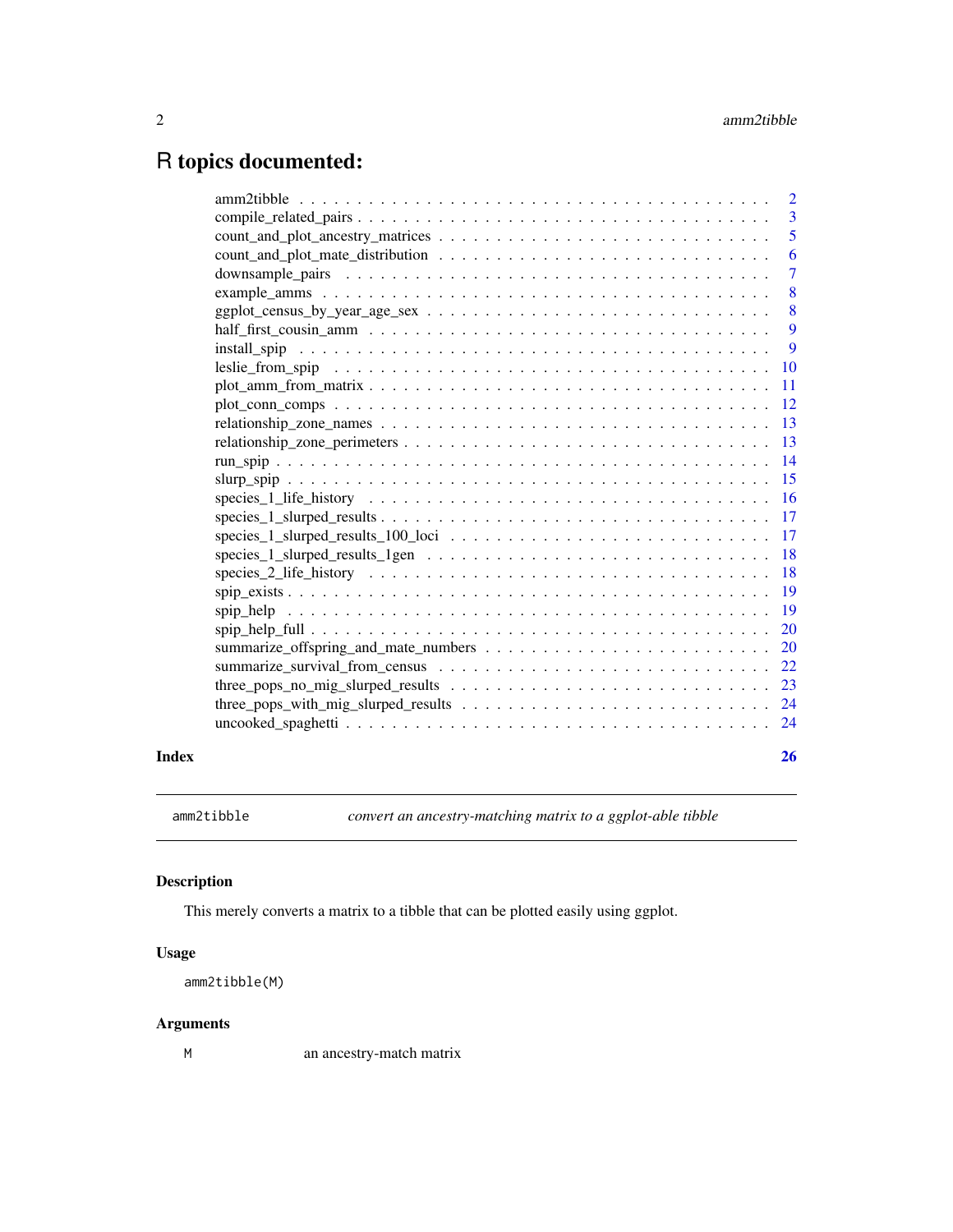#### <span id="page-2-0"></span>Value

amm2tibble() returns a tibble with three columns:

- x: the 1-based index of the row of input matrix,
- y: the 1-based index of the column of the input matrix,
- amm: the logical value (TRUE/FALSE) of the (x,y)-th cell of the input matrix.

#### Examples

# convert one of the simple example AMMs to a tibble amm2tibble(example\_amms\$Father\_Offspring\_2gen)

compile\_related\_pairs *compile pairwise relationships from the samples*

#### **Description**

Run this on some of the output from slurp\_spip().

#### Usage

```
compile_related_pairs(S)
```
#### Arguments

S a tibble. In the context of this package this tibble is typically going to often be the samples component of the output slurped up from spip with slurp\_spip(). More generally, it is a tibble that must have the columns:

- ID: the id of the sample
- ancestors: a list column of the ancestor vectors of each individual
- relatives: a list column of the vectors of individual samples (including self) that each individual is related to.

#### Value

a tibble with columns id\_1 and id\_2 for each pair. Any additional columns outside of relatives will be joined with 1 and 2 suffixes. In a typical run slurped up from spip this leads to the following columns:

- id\_1: the id of the first sample of the pair,
- id\_2: the id of the 2nd sample of the pair,
- conn\_comp: the index of the connected component to which the pair belongs,
- dom\_relat: the dominant relationship that the pair shares,
- max\_hit: the number of shared ancestors at the level of the dominant relationship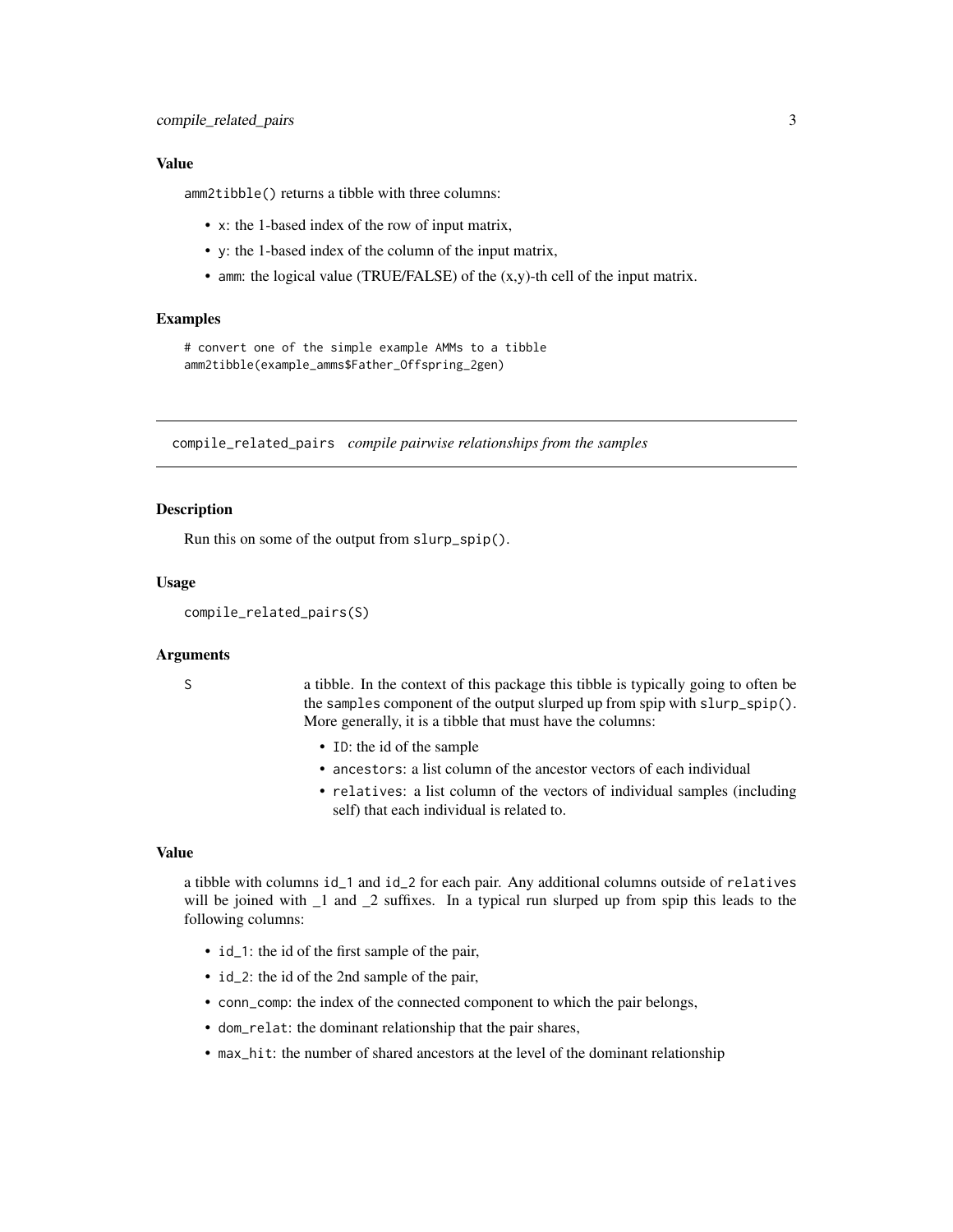- dr\_hits: a list column of two-vectors—the number of shared ancestors at the level of the dominant relationship in the upper and lower quadrants, respectively of the ancestry match matrix. If the relationship is symmetrical, the two values are the same.
- upper\_member: for non-symmetrical relationships, a 1 or a 2 indicating which member of the pair is the one that is typically older (i.e. the uncle in an uncle-nephew relationship), or NA if the relationship is symmetrical.
- times\_encountered: the number of times this pair was encountered when processing the output of the depth first search algorithm that found these pairs. Not typically used for downstream analyses.
- primary\_shared\_ancestors: a list columns of two-vectors. The first element of each is the the position in the ancestry vector of id\_1's primary shared ancestor. The second element is the same for id\_2.
- psa\_tibs: like primary\_shared\_ancestor but a list column of tibbles.
- pop\_pre\_1, pop\_post\_1, pop\_dur\_1: the population from which the id\_1 individual was sampled during the prekill, postkill, or during-reproduction sampling episodes, respectively. NA for episodes in which the individual was not sampled
- pop\_pre\_2, pop\_post\_2, pop\_dur\_2: same as above for the id\_2 individual.
- sex\_1: sex of the id\_1 individual,
- sex\_2: sex of the id 2 individual,
- born\_year\_1: birth year of the id\_1 individual,
- born\_year\_2: birth year of the id 2 individual,
- samp\_years\_list\_pre\_1: list column of years during which the id 1 individual was sampled during the prekill episode.
- samp\_years\_list\_dur\_1: list column of years during which the id 1 individual was sampled during reproduction.
- samp\_years\_list\_post\_1: list column of years during which the id\_1 individual was sampled during the postkill episode.
- samp\_years\_list\_1: by default this column is identical to samp\_years\_list\_post\_1 and is the column used in downstream plotting by some functions. If you want to use a different column, for example samp\_years\_list\_pre\_1 for the downstream plotting, then set the value of samp\_years\_list\_1 to the same values,
- samp\_years\_list\_pre\_2, samp\_years\_list\_dur\_2, samp\_years\_list\_post\_2, samp\_years\_list\_2: same as above but for individual with id 2,
- born\_pop\_1: index of population in which id 1 was born,
- ancestors\_1: ancestry vector of id 1,
- born\_pop\_2: index of population in which id 2 was born,
- ancestors\_2: ancestry vector of id 2,
- anc\_match\_matrix: the ancestry match matrix (a logical matrix) for the pair.

#### Examples

C <- compile\_related\_pairs(three\_pops\_with\_mig\_slurped\_results\$samples)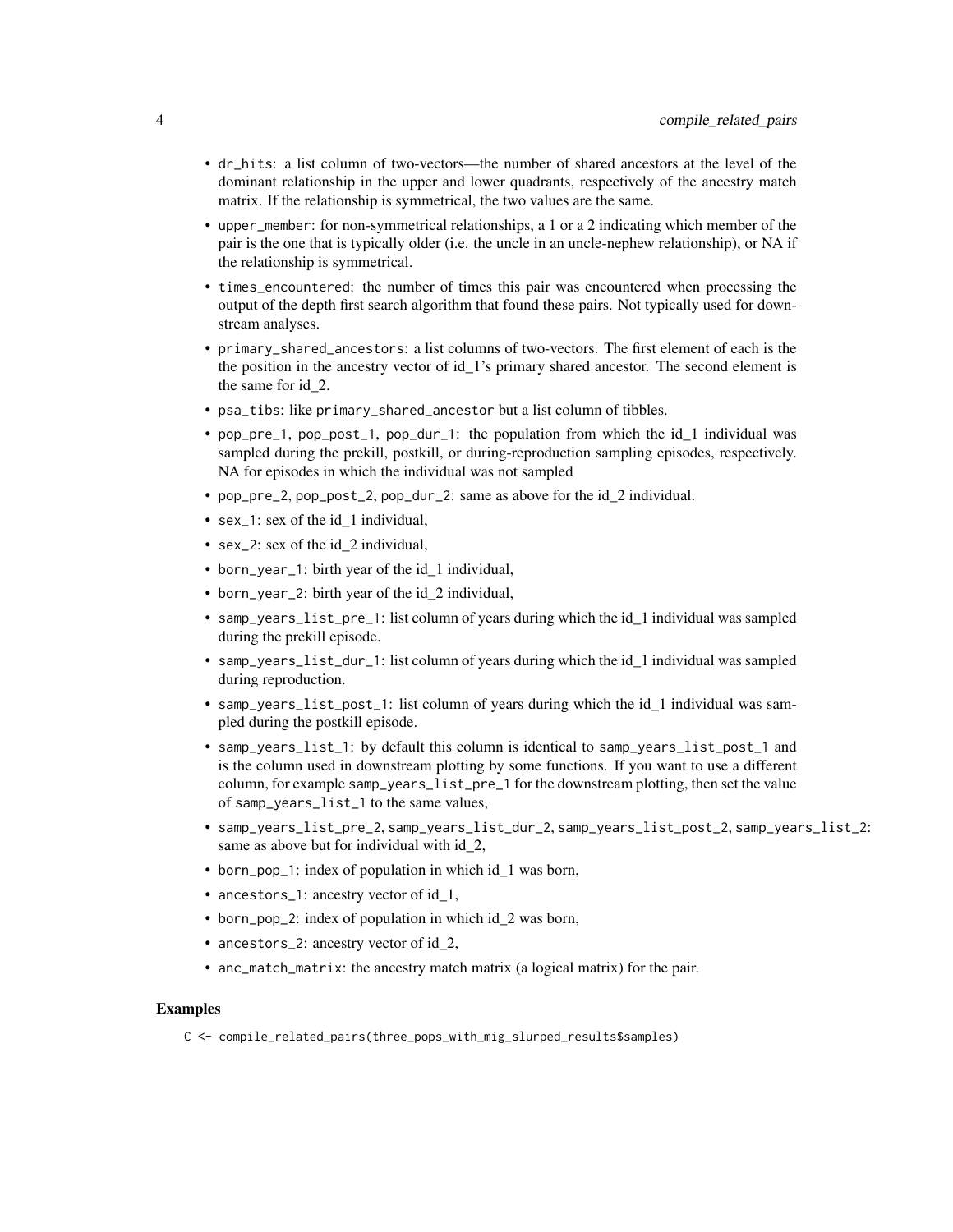<span id="page-4-0"></span>count\_and\_plot\_ancestry\_matrices

*Count up the number of different kinds of related pairs and make a plot*

#### Description

This counts up all the different types of pairwise relationships and makes a plot (or multiple pages of them). For an example, see the Vignette: vignette("species\_1\_simulation",package = "CKMRpop").

#### Usage

```
count_and_plot_ancestry_matrices(
  Pairs,
  nrow = 6,
 ncol = 5,
  white_ball_size = 1
)
```
#### Arguments

| Pairs           | a tibble like that returned by compile_related_pairs(). |  |
|-----------------|---------------------------------------------------------|--|
| nrow            | the number of rows to plot per page                     |  |
| ncol            | the number of columns to plot per page                  |  |
| white ball size |                                                         |  |

the size of the white dot plotted on top of the primary shared ancestors' cells.

#### Value

Returns a list with the following components:

- highly\_summarised: a tibble reporting counts of different types of relationships with the columns:
	- dom\_relat: The name of the dominant relationship (e.g. Si, PO, A, etc).
	- max\_hit: The number of primary shared ancestors.
	- n: The number of occurrences of this type of relationship.
- dr\_counts: A tibble with the counts of all the different, unique ancestry match matrices observed, with the following columns:
	- dom\_relat: The dominant relationship type
	- dr\_hits: list column with the number of primary shared ancestors in the upper and lower quadrants of the ancestry match matrix (values are repeated for symmetrical relationships).
	- max\_hit: the number of primary shared ancestors.
	- anc\_match\_matrix: a list column of ancestry match matrices.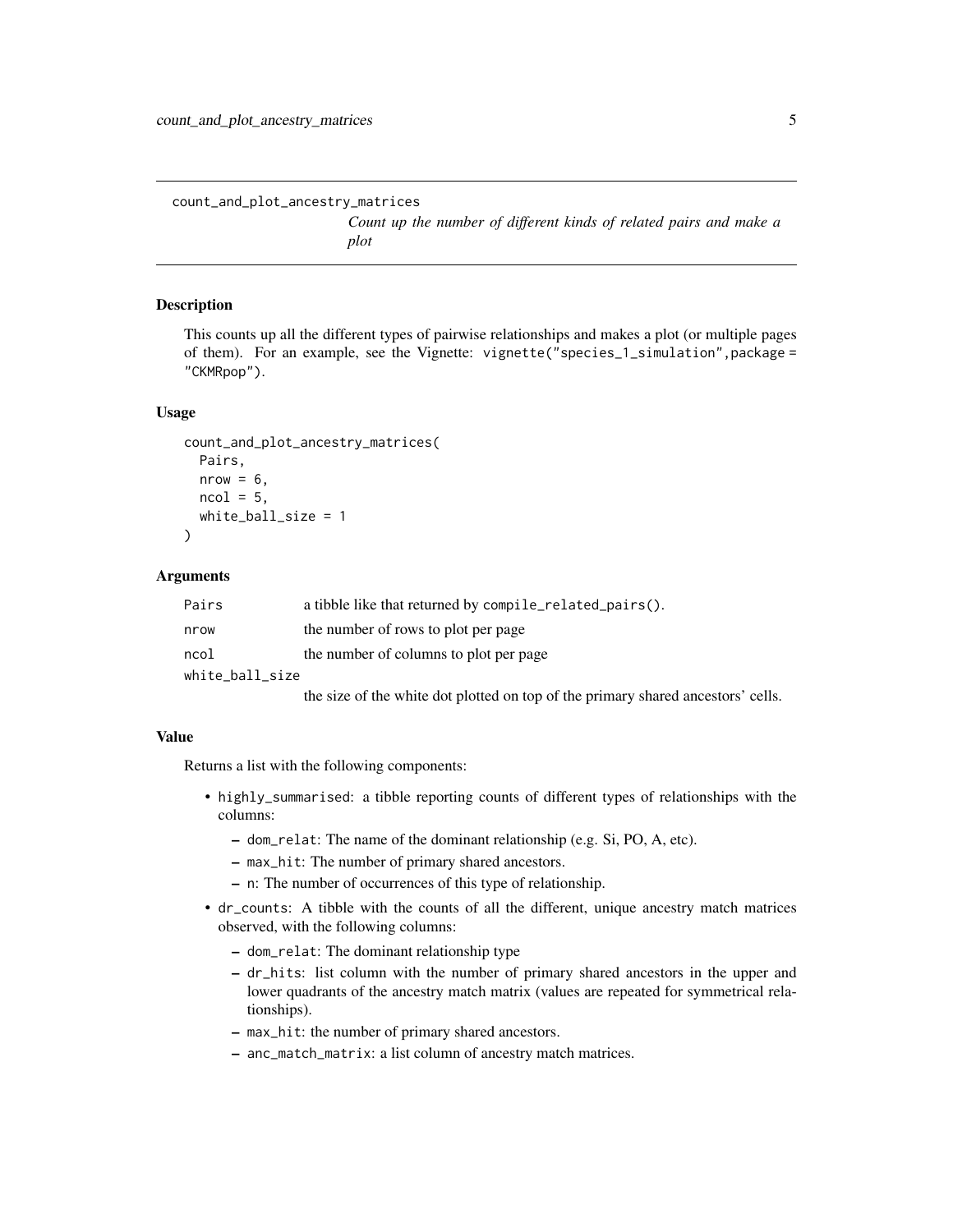- <span id="page-5-0"></span>– n: The number of pairs with this type of ancestry match matrix
- tot\_dom: The total number of pairs within the given dominant relationship category.
- ID: A unique, properly sorting name for this category for placing a title on facets of plots of these ancestry match matrices.
- dr\_plots: a list named by the dominant relationship. Each component is a ggplot object which is a plot of the ancestry match matrices, faceted by their ID's as given in dr\_counts.
- anc\_mat\_counts: A tibble summarizing the counts of different ancestry match matrices without regard to dominant relationship type, etc. Rows are arranged in descending order of number of pairs observed with each ancestry match matrix. It has the columns:
	- anc\_match\_matrix: a list column of ancestry match matrices.
	- n: the number of such matrices observed.
- anc\_mat\_plots: a list of ggplot pages. These are plots faceted by ancestry match matrix of all ancestry match matrices observed, ordered by number of occurrences (as given in anc\_mat\_counts).

count\_and\_plot\_mate\_distribution *Count and plot the number of mates each individuals has produced offspring with*

#### Description

This just tallies up the information from the pedigree. It will plot things faceted by pop (over rows) and sexes (over columns).

#### Usage

```
count_and_plot_mate_distribution(P)
```
#### Arguments

P the pedigree from the simulation, like that returned in the pedigree component of the list returned by slurp\_spip().

#### Value

A list with two components with names:

- mate\_counts: A tibble with information about the number of mates with which a parent produced offspring each year. It has the columns:
	- sex: the sex of this parent
	- year: the year during which the mating occurred
	- pop: the population this parent was in
	- parent: the ID of the parent
	- num\_offs: the number of offspring this parent had in total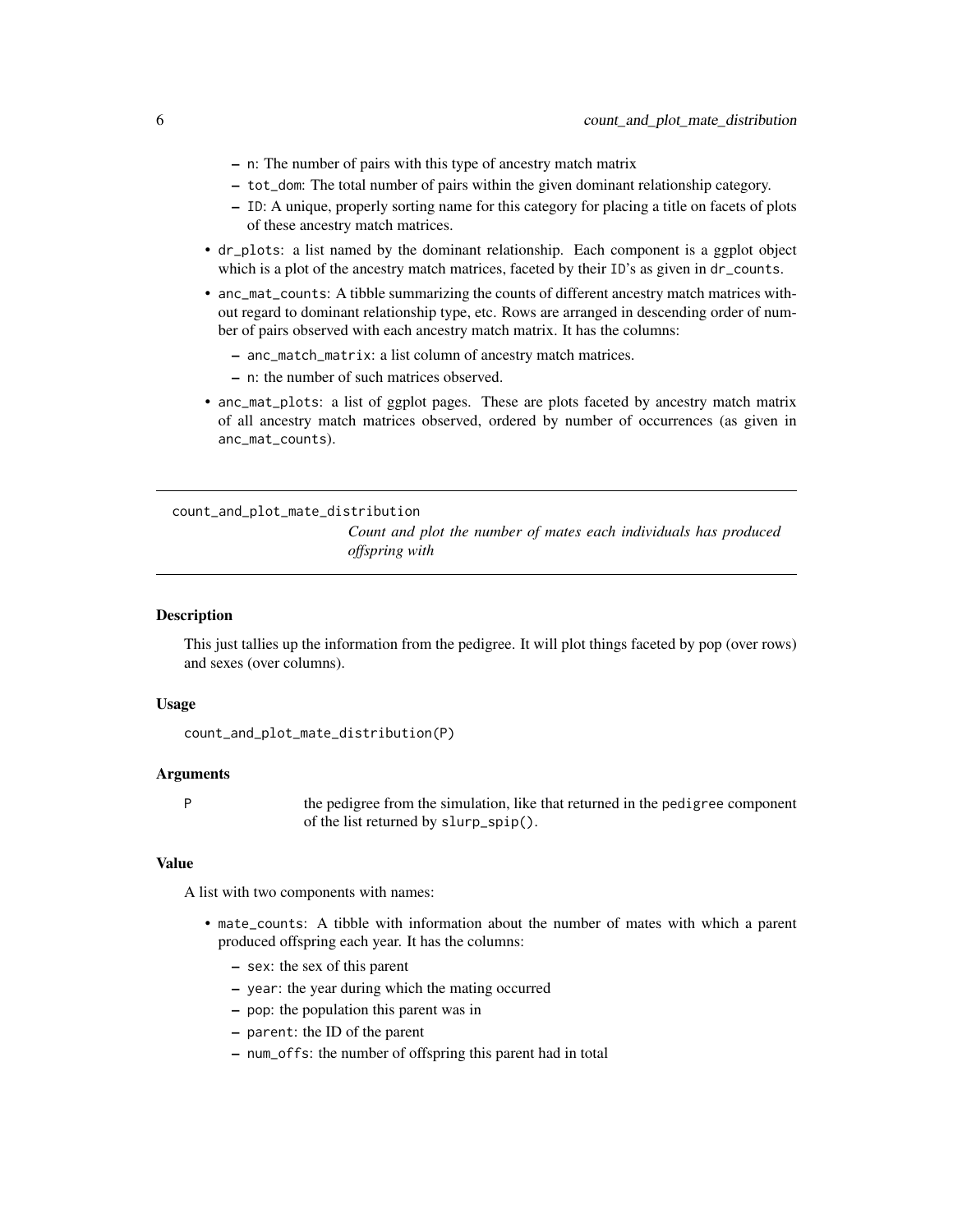- <span id="page-6-0"></span>– num\_mates: the number of mates this parent had
- plot\_mate\_counts: a ggplot object, faceted on a grid by population in columns and sex in rows. The x-axis is the number of offspring (in a season), the y-axis is the number of mates in a season, and the fill color of the grid gives the number of parents with that number of offspring and mates.

#### Examples

```
result <- count_and_plot_mate_distribution(three_pops_no_mig_slurped_results$pedigree)
```
# have a look at the results: result\$mate\_counts

result\$plot\_mate\_counts

downsample\_pairs *downsample the number of individuals sampled*

#### Description

This discards individuals from the sample, randomly, until the desired number of samples is achieved, then it returns only those pairs in which both members are part of the retained samples.

#### Usage

downsample\_pairs(S, P, n)

#### Arguments

| S | the tibble of samples with columns at least of ID and samp_years_list. Typi-<br>cally this will be what is returned in the samples component from slurp_spip(). |
|---|-----------------------------------------------------------------------------------------------------------------------------------------------------------------|
| P | the tibble of pairs. Typically this will be what has been returned from compile_related_pairs().                                                                |
| n | The desired number of individuals (or instances, really, see below) to retain in<br>the sample.                                                                 |

#### Value

This returns a list with two components as follows:

- ds\_samples: A tibble like S except having randomly removed individuals so as to only have n left.
- ds\_pairs: A tibble like P except having removed any pairs that include individuals that were not retained in the sample.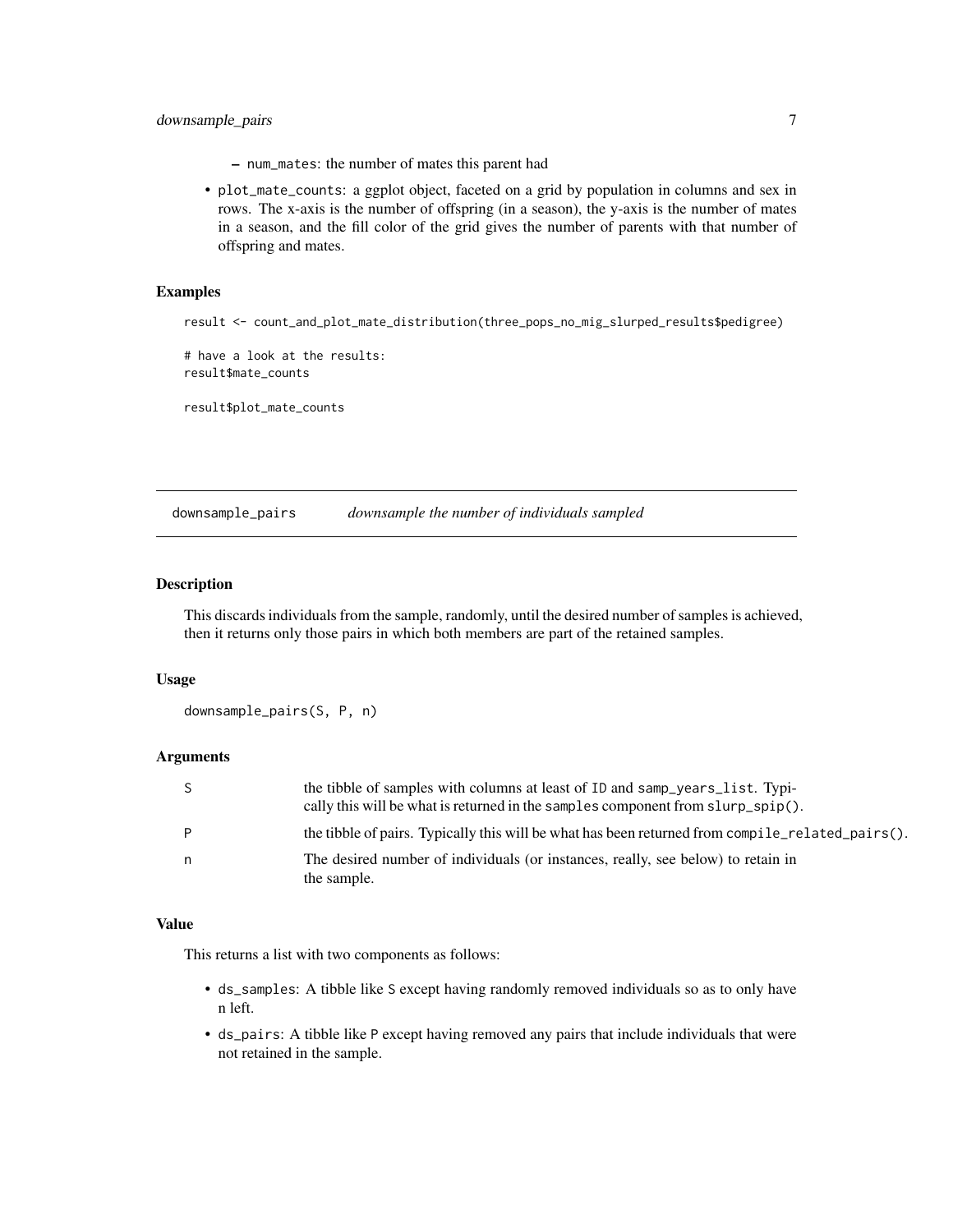#### Examples

```
# prepare some input
S <- three_pops_with_mig_slurped_results$samples
P <- compile_related_pairs(three_pops_with_mig_slurped_results$samples)
result <- downsample_pairs(S, P, n = 500)
# print the result
result
```
example\_amms *a list of examples of ancestry-match matrices*

#### Description

This is a list of matrices with names that describe what they represent. The names are Relationship\_Numberof-Generations, like: "Unrelated\_2gen", "Self\_2gen", "Unrelated\_3gen", "Unrelated\_4gen", "Unrelated\_1gen", "Father\_Offspring\_2gen", "FullSibling\_2gen", "PatHalfSibling\_2gen", "FullCousin\_2gen", "HalfAuntNiece\_2gen".

#### Usage

example\_amms

#### Source

I just made these for some illustrative figures in the manuscript about this R package.

ggplot\_census\_by\_year\_age\_sex *Just a simple plot function*

#### Description

Easy to do, but quicker to have it wrapped up in a plot.

#### Usage

ggplot\_census\_by\_year\_age\_sex(census)

#### **Arguments**

census a tibble of census counts with columns year and age, and then the counts of the different sexes in columns named male, and female.

<span id="page-7-0"></span>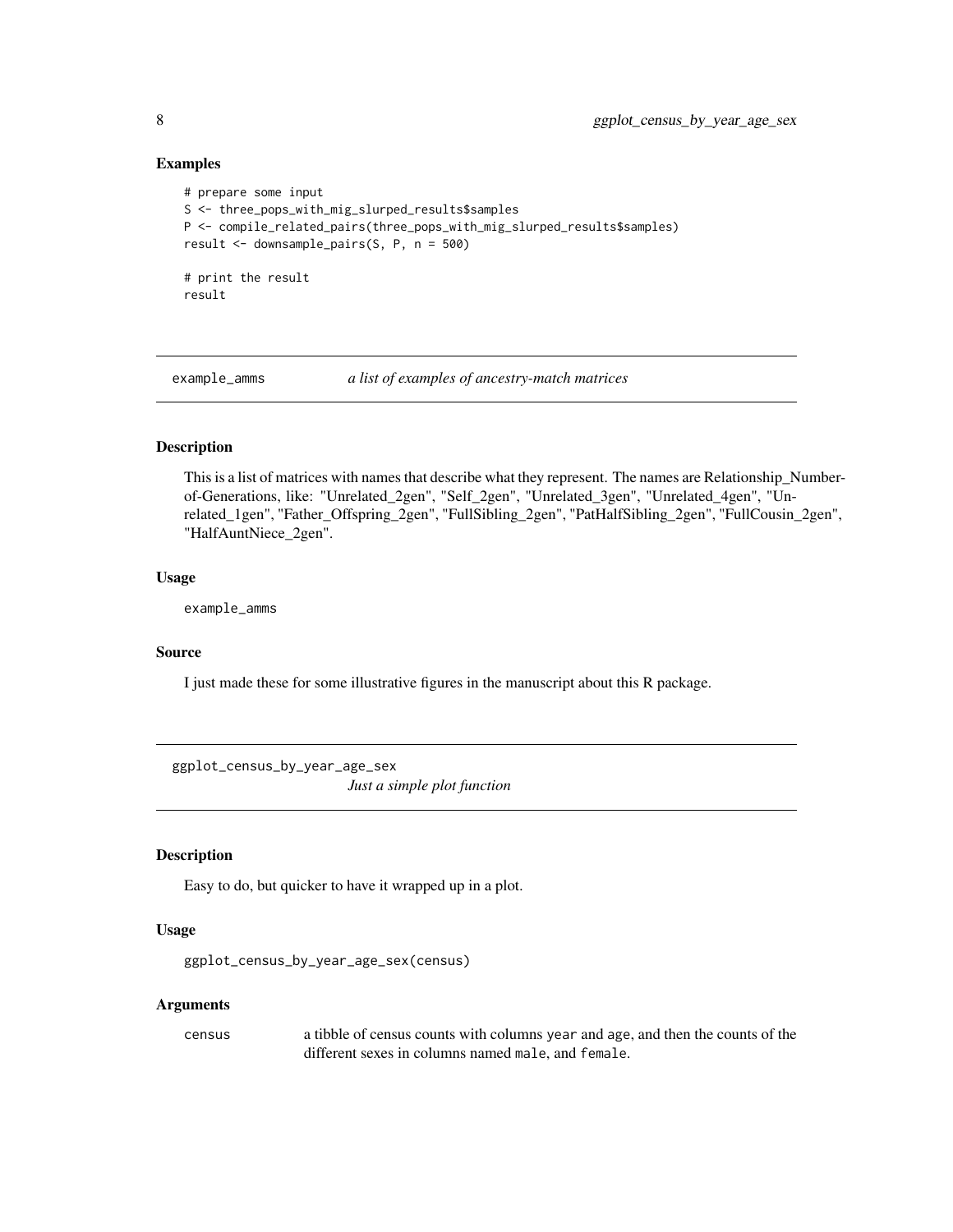#### <span id="page-8-0"></span>Value

ggplot\_census\_by\_year\_age\_sex() returns a ggplot object which is a stacked barplot with year on the x-axis, counts on the y-axis with fill mapped to age. It is facet-gridded with sex in the columns and populations in the rows.

#### Examples

```
# A single population example
g <- ggplot_census_by_year_age_sex(species_1_slurped_results$census_postkill)
# a three-population example
```
g3 <- ggplot\_census\_by\_year\_age\_sex(three\_pops\_with\_mig\_slurped\_results\$census\_postkill)

half\_first\_cousin\_amm *A half-first cousin ancestry match matrix*

#### Description

Just a simple AMM to use in some examples

#### Usage

half\_first\_cousin\_amm

#### Source

Simply wrote this down.

install\_spip *Download the spip binary and install it where CKMRpop expects it*

#### Description

This checks the operating system and installs the correct version (either Darwin or Linux for Mac or Linux, respectively.) To install the spip binary this function downloads it from its GitHub site. It also installs a windows implementation of awk.

#### Usage

```
install_spip(Dir = tempfile())
```
#### Arguments

Dir the directory to install spip into. Because of restrictions on functions writing to the user's home filespace, this is set, by default, to a temporary directory. But to really use this function to install spip, this parameter must be set to system.file(package = "CKMRpop").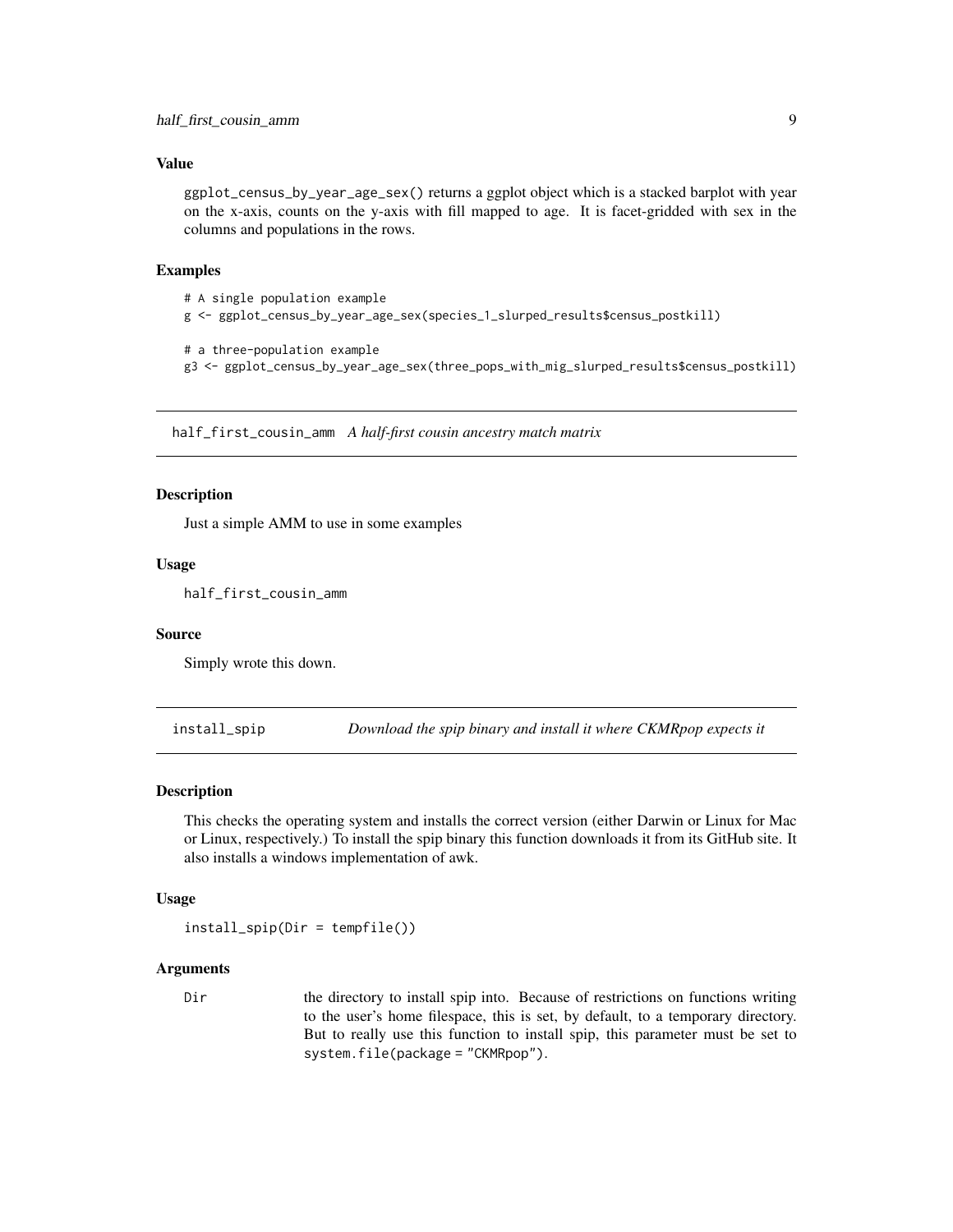<span id="page-9-0"></span>No return value. Called for side effect of installing the 'spip' binary.

#### Examples

```
## Not run:
install_spip(Dir = system.file(package = "CKMRpop"))
```
## End(Not run)

leslie\_from\_spip *Return a Leslie-like matrix from the spip parameters*

#### Description

Here we take the survival rates for females and males and the sex ratio, as well as the annual new cohort size (assumed constant), and we make a leslie-like matrix to compute the stable age distribution.

#### Usage

leslie\_from\_spip(P, C)

#### Arguments

| D | a named list of the spip parameters.              |
|---|---------------------------------------------------|
| ⌒ | the constant size of the newborn cohort each year |

#### Value

This function returns a list with the following components:

- stable\_age\_distro\_fem: a vector of the expected number of females in each age group of 0 up to MaxAge-1 once the stable age distribution has been reached. Note that this corresponds to the PREKILL\_CENSUS from spip. In this vector, the size of the MaxAge group is left out because this is how it is needed to be to insert into the --initial-males and --initial-females options in spip(). If you want the size of all age classes, use the output list component stable\_age\_distro\_fem\_with\_max\_age\_class, described below.
- stable\_age\_distro\_male: same as above, but for males.
- stable\_age\_distro\_fem\_with\_max\_age\_class: The expected number of females from age 0 to MaxAge once the stable age distribution has been reached.
- stable\_age\_distro\_male\_with\_max\_age\_class: same as above, but for females.
- female\_leslie\_matrix: The Leslie matrix implied by the spip parameters in P.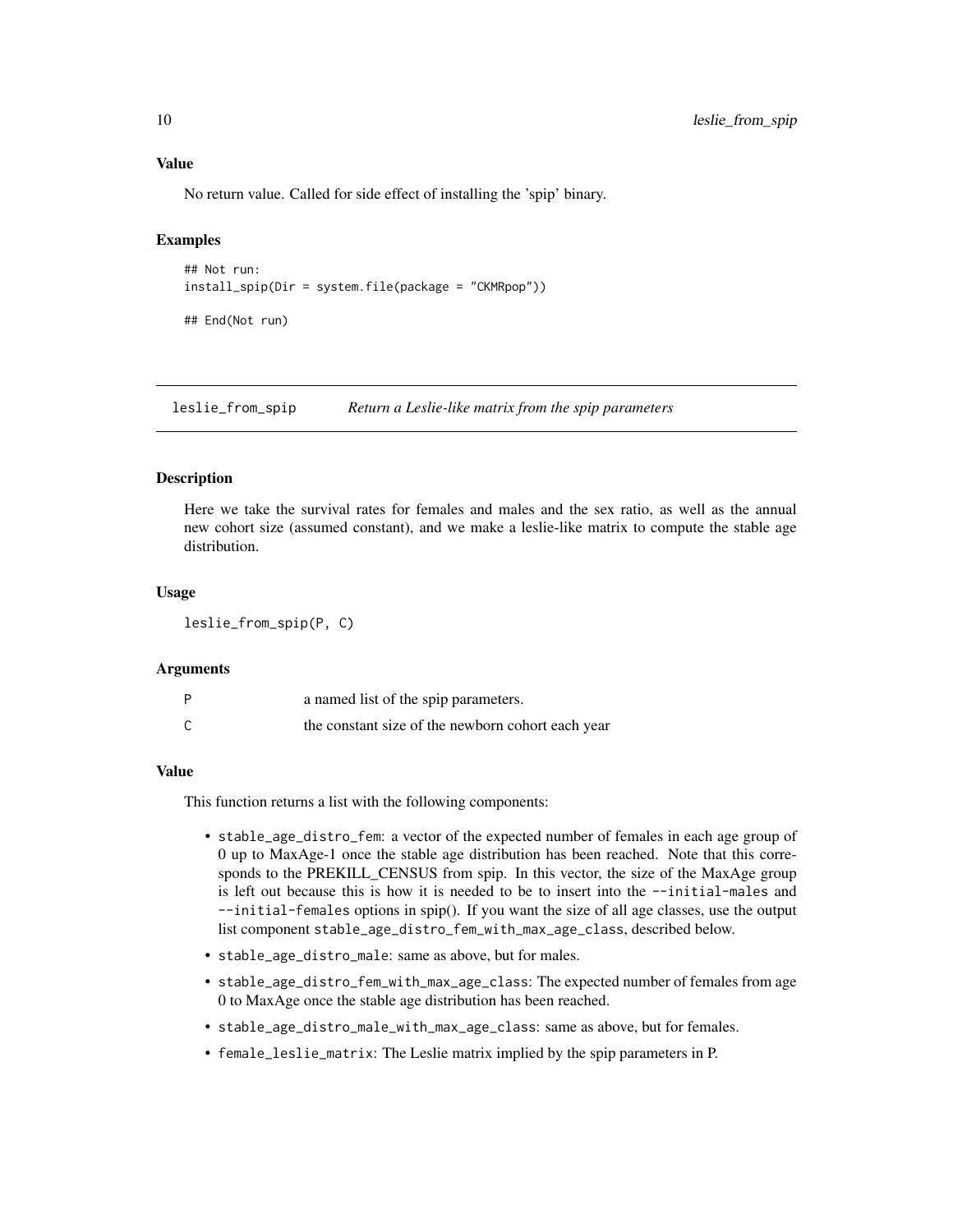#### <span id="page-10-0"></span>plot\_amm\_from\_matrix 11

#### Examples

```
result <- leslie_from_spip(species_1_life_history, 300)
# print the result list:
result
```
plot\_amm\_from\_matrix *plot an ancestry matrix (or multiple such matrices) from its (their) matrix form*

#### Description

For illustration purposes, if you want to simply plot an ancestry matrix (or several) to show particular values, then this is the handy function for you.

#### Usage

```
plot_amm_from_matrix(X)
```
#### **Arguments**

X input tibble with a factor or character column ID that gives the "name" of the ancestry matrix that will be used if you want to facet over the values in ID. And also X must have a list column anc\_match\_matrix each element of which is a logical ancestry match matrix. X may have a list column of tibbles called psa\_tibs that says which cells are the primary shared ancestors.

#### Value

plot\_amm\_from\_matrix() returns a ggplot object: each facet is an image of the ancestry match matrix. It is facet-wrapped over the values in the ID column of X.

#### Examples

```
# get some input: all the 2-generation AMMs in 'example_amms'
X <- example_amms[stringr::str_detect(names(example_amms), "2gen$")] %>%
    tibble::enframe(name = "ID", value = "anc_match_matrix")
# plot those
g <- plot_amm_from_matrix(X) +
```

```
ggplot2::facet_wrap(~ ID)
```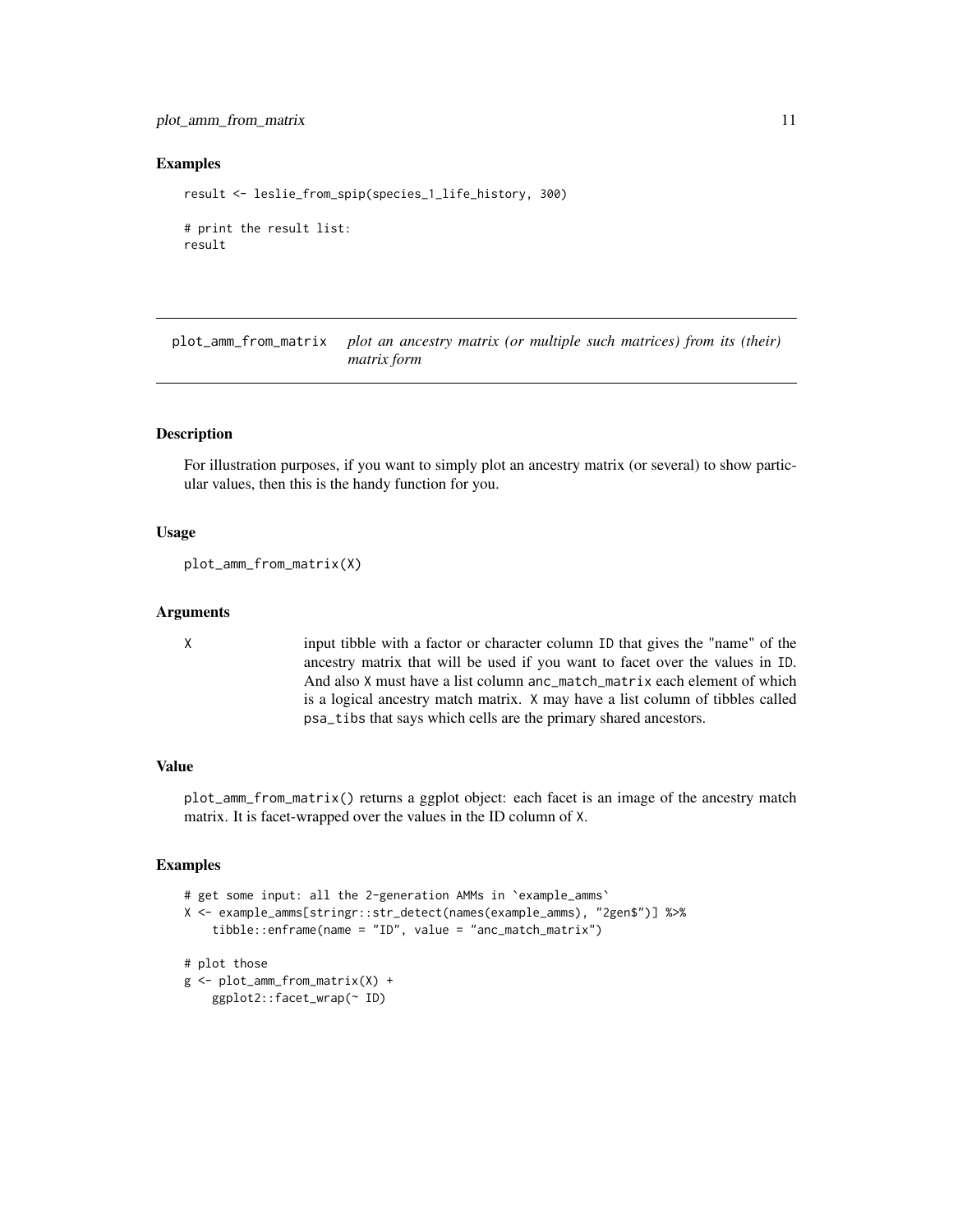<span id="page-11-0"></span>

#### Description

This is a simple wrapper for some tidygraph/ggraph functions that will let you find the connected components of a graph in which the related pairs are connected by edges. It also makes a plot of them.

#### Usage

```
plot_conn_comps(Pairs)
```
#### Arguments

| Pairs | the tibble that comes out of compile_related_pairs(). For this function it |
|-------|----------------------------------------------------------------------------|
|       | must have, at least the columns id_1, id_2, and dom_relat.                 |

#### Details

Note that it appears that the 'ggraph' package must be loaded for the plot output of this function to print correctly.

#### Value

This returns a list with two components:

- conn\_comps: a tibble with three columns:
	- name: the name of the sample
	- cluster: the index of the connected component the sample belongs to
	- cluster\_size: the number of samples belonging to that cluster
- plot: a ggraph/ggplot plot object showing the connected components as vertices with edges between them.

#### Examples

```
# get a Pairs tibble from the stored data
Pairs <- compile_related_pairs(species_1_slurped_results_1gen$samples)
PCC <- plot_conn_comps(Pairs)
# look at the conn_comps:
head(PCC$conn_comps)
# if you want to print the plot, that seems to require
# loading the ggraph library
library(ggraph)
PCC$plot
```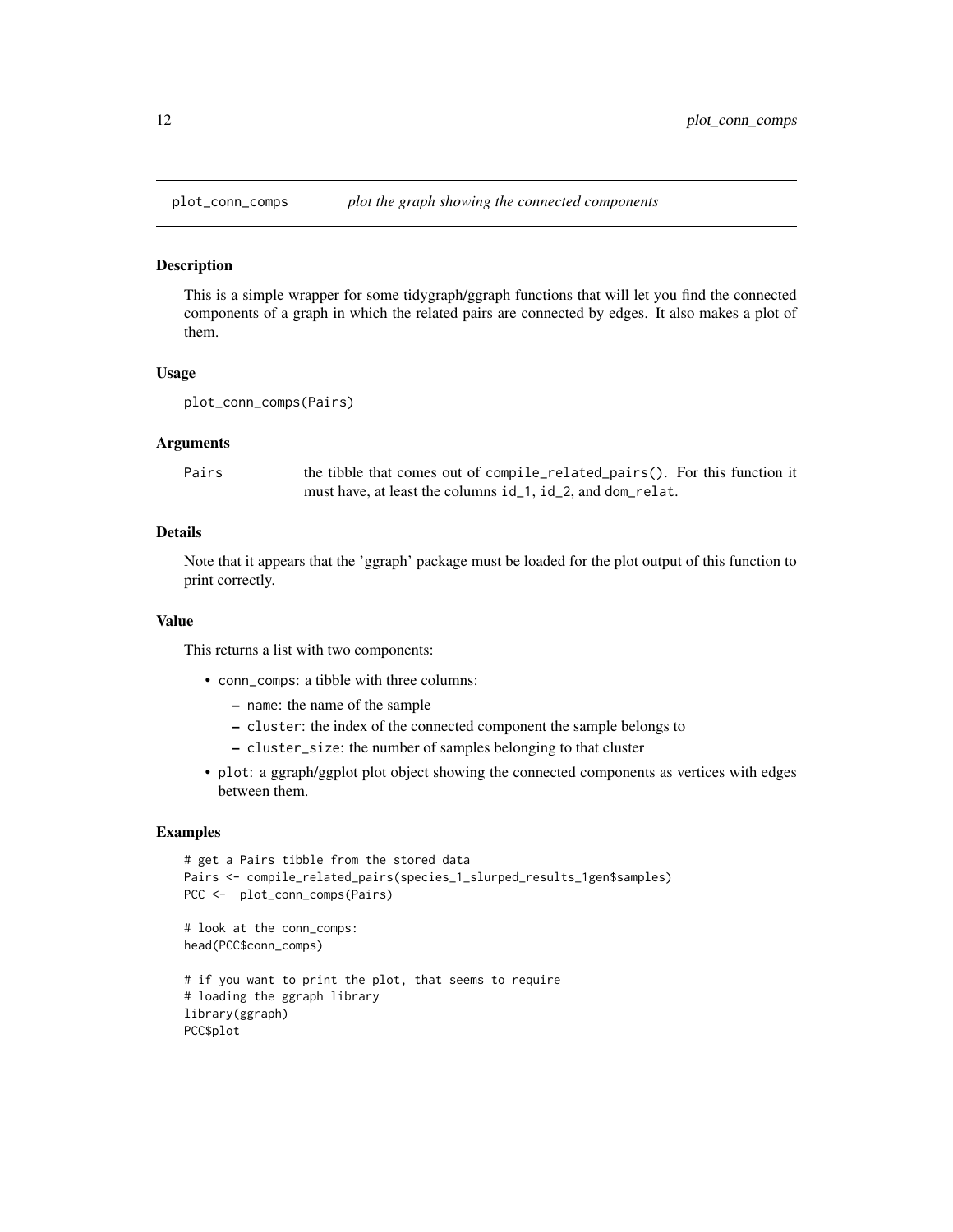<span id="page-12-1"></span><span id="page-12-0"></span>relationship\_zone\_names

*relationship zone names*

#### **Description**

A simple character vector of 15 relationship zones in the order they are encountered when traversing an ancestry match matrix out to four generations

#### Source

I simply defined these

relationship\_zone\_perimeters

*Return the perimeters of all the relationship zones*

#### **Description**

This is primarily for plotting a figure in the paper about this package, showing where all the relationship zones are. It merely cycles over the possible relationships in [relationship\\_zone\\_names](#page-12-1) and produces one or two rows in a tibble for each that has the corners of the rectangle of that zone in the columns xmin, xmax, ymin, and ymax. It is designed to be overlaid upon the ancestry\_match\_matrix plots. There are some additional columns that give us the midpoint of the area, etc.

#### Usage

```
relationship_zone_perimeters()
```
#### Value

Returns a tibble with the following columns:

- which\_matrix: a column of values M1 or M2. M1 denotes that the row's values are for the relationship zone found in or below the lower diagonal of the ancestry match matrix and M2 denotes that the row's value are of the zone found in the upper part of the ancestry match matrix. Symmetrical relationships are considered to be M1.
- zone: The abbreviation for the relationship (e.g., Se, PO, Si, etc.)
- xmin: The left-hand x value of the zone.
- xmax: The right-hand x value of the zone.
- ymin: The bottom y value of the zone.
- ymax: The top y value of the zone.
- area: The area in unit squares of the zone.
- xmid: The x midpoint of the zone.
- ymid: The y midpoint of the zone.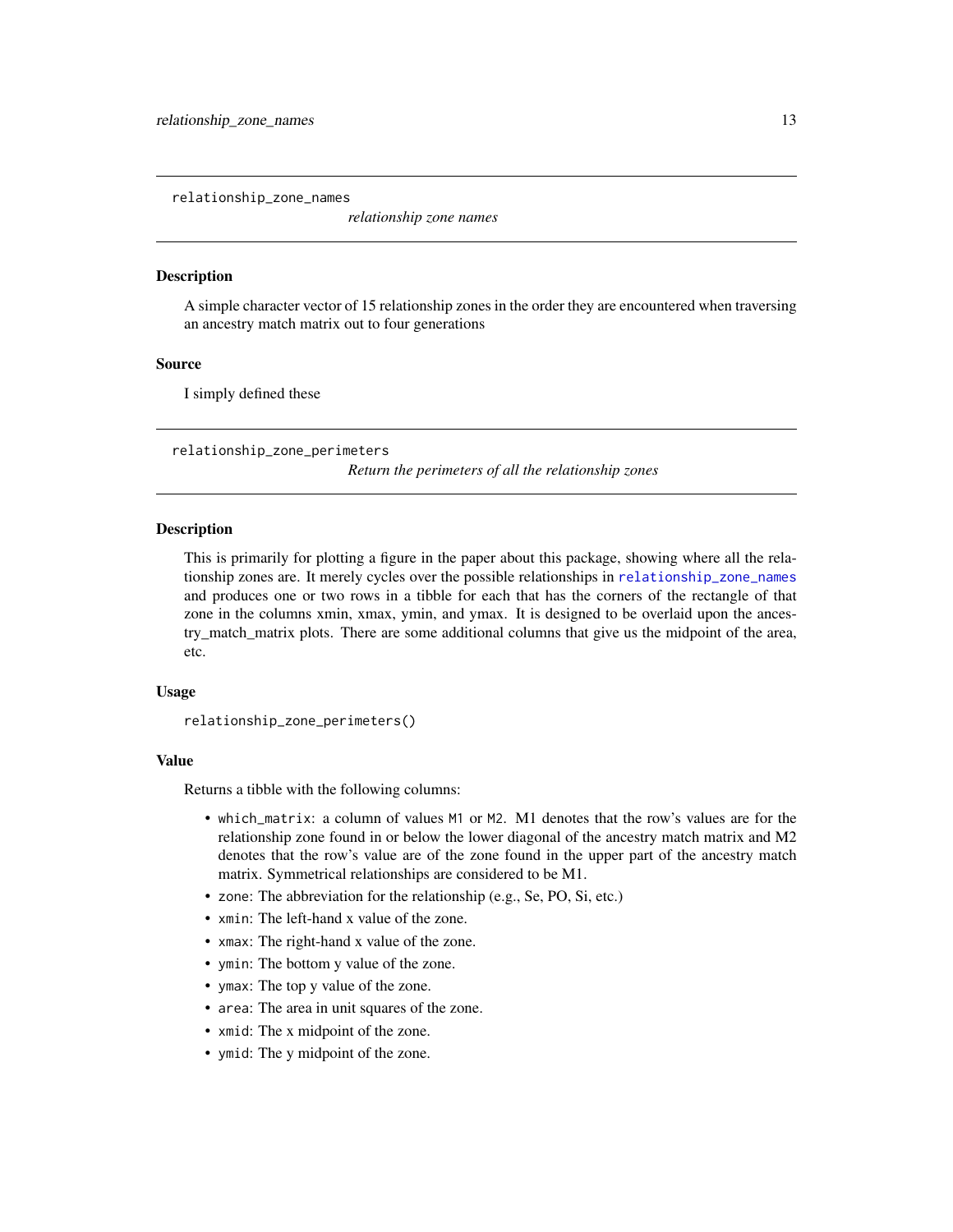#### <span id="page-13-0"></span>Examples

relationship\_zone\_perimeters()

run\_spip *Run spip in a user-specified directory*

#### Description

This runs it in a directory and the output from stdout goes into a big file spip\_out.txt in that directory. Currently this is pretty bare bones.

#### Usage

```
run_spip(
 pars,
 dir = tempfile(),
 spip_seeds = ceiling(runif(2, 1, 1e+09)),
 num\_pops = 1,
 allele_freqs = list(c(0.5, 0.5)))
```
#### Arguments

| pars         | A named list of parameter values.                                                                                                                                                                                                                                                                                                                                                                                                                                                                                                                                                                                                                                                                                                                                                                                                                                                          |
|--------------|--------------------------------------------------------------------------------------------------------------------------------------------------------------------------------------------------------------------------------------------------------------------------------------------------------------------------------------------------------------------------------------------------------------------------------------------------------------------------------------------------------------------------------------------------------------------------------------------------------------------------------------------------------------------------------------------------------------------------------------------------------------------------------------------------------------------------------------------------------------------------------------------|
| dir          | The directory to run it in. Defaults to a temp directory, which will be unique<br>every time it is run.                                                                                                                                                                                                                                                                                                                                                                                                                                                                                                                                                                                                                                                                                                                                                                                    |
| spip_seeds   | a vector of two positive integers. These get written to the file spip_seeds, which<br>is used by spip to seed its random number generator. By default, R supplies these<br>two integers from its own random number generator. This way reproducible<br>results from spip can be obtained by calling set. seed() from within R before<br>calling run_spip(). For the most part, the user should never really have to<br>directly supply a value for spip_seeds.                                                                                                                                                                                                                                                                                                                                                                                                                             |
| num_pops     | the number of demes that are being simulated. This is still being implemented                                                                                                                                                                                                                                                                                                                                                                                                                                                                                                                                                                                                                                                                                                                                                                                                              |
| allele_freqs | a list of allele frequencies provided if you want to simulate unlinked genotypes<br>for the sampled individuals. The default is simply a single locus with two alleles<br>at frequencies $0.5$ , $0.5$ , which is provided because spip has to be given some al-<br>lele frequencies if sampling is to be carried out. Note that a user-specified value<br>to this option should only be given if you want to actually simulate some genetic<br>data from the sampled individuals. The length of the list should be the number of<br>loci desired, and the length of each element should be the number of alleles. For<br>examples for three loci with 2, 3, and 4 equifrequent alleles, respectively, you<br>would provide $list(c(0.5, 0.5), c(0.3333, 0.3333, 0.3333), c(0.25, 0.25, 0.25, 0.25)).$<br>Note that allele frequencies will be normalized to sum to one within each locus. |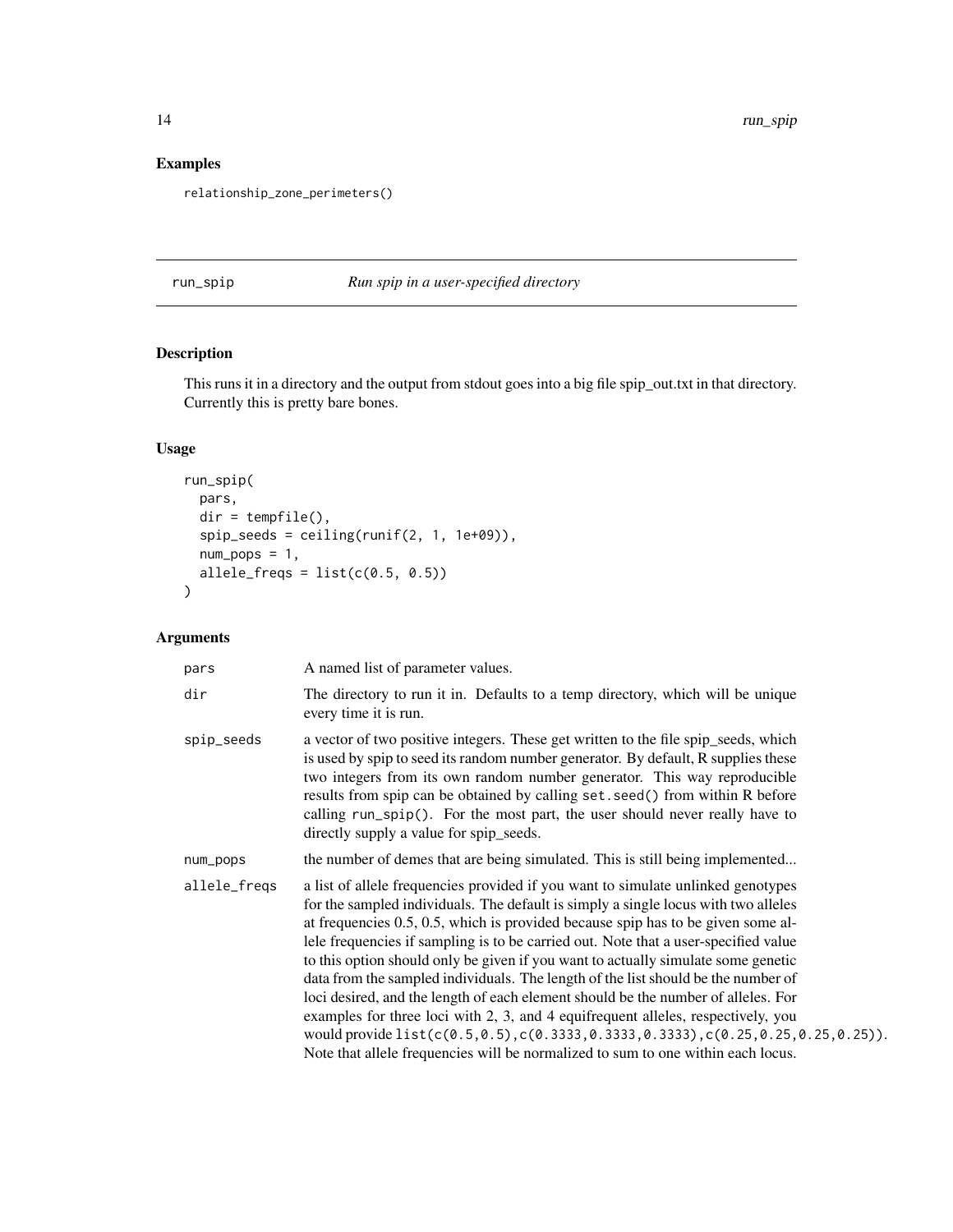#### <span id="page-14-0"></span>slurp\_spip 15

#### Details

This creates a temporary directory and runs spip in that directory, redirecting stdout and stderr to files. It then processes the output using awk to create a collection of files. If spip throws an error, the contents of stderr are written to the screen to notify the user of how to correct their input.

For a full example of its use see the Vignette: vignette("species\_1\_simulation",package = "CKMRpop").

#### Value

Returns the path to the temporary directory were spip was run and where the processed output files can be found to be read in using slurp\_spip().

slurp\_spip *Read in the pedigree, census, and sampling information from the spip run*

#### Description

This function is run after run\_spip(). It assumes that run\_spip() has left the files: spip\_pedigree.tsv, spip\_prekill\_census.tsv, and spip\_samples.tsv, spip\_postkill\_census.tsv, spip\_deaths.tsv, spip\_genotypes.tsv, and spip\_migrants.tsv inside the directory where run\_spip() was run.

#### Usage

slurp\_spip(dir, num\_generations)

#### Arguments

dir the path to the directory where spip was run. This is returned by run\_spip().

num\_generations

how many generations back do you wish to consider for find relatives of each sampled individual. 0 means just the individual themselves (so, not very interesting, and you likely wouldn't ever use it. 1 means up to and including the parents; 2 means up to and including the grandparents; 3 means up to and including the great grandparents; and so forth.

#### Details

For an example of its use, see the Vignette: vignette("species\_1\_simulation",package = "CKMRpop").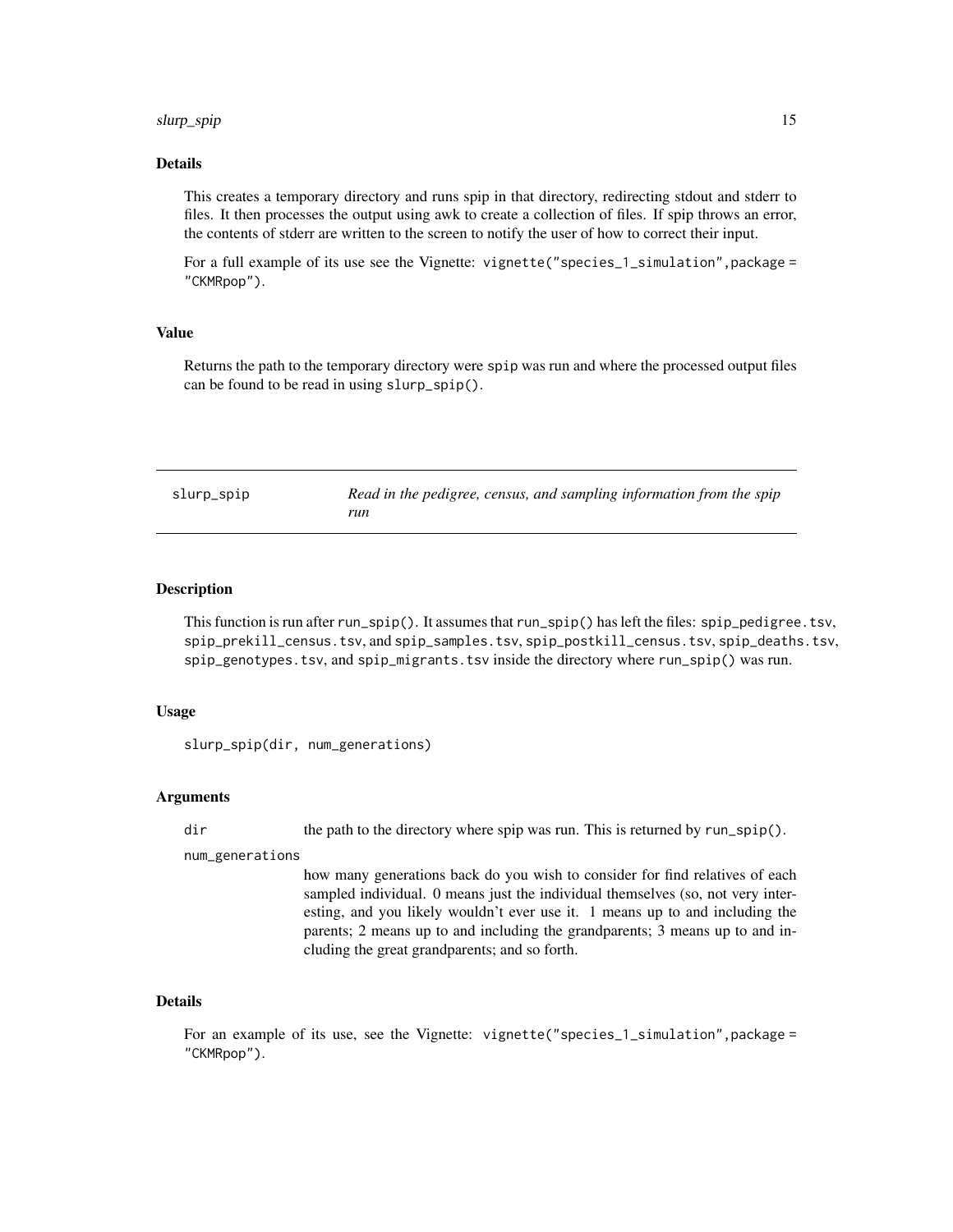<span id="page-15-0"></span>A list of tibbles. Each tibble is a named component of the return list. The names are as follows:

- pedigree
- census\_prekill,
- census\_postkill,
- samples,
- deaths,
- genotypes,
- migrants

You can inspect some example output in the package data object three\_pops\_with\_mig\_slurped\_results

#### Examples

```
# see Vignette: vignette("species_1_simulation", package = "CKMRpop")
```
species\_1\_life\_history

*a list of life-history / life-table data for a hypothetical species*

#### Description

species\_1 for examples.

#### Usage

species\_1\_life\_history

#### Source

Just values that might be typical of a fish.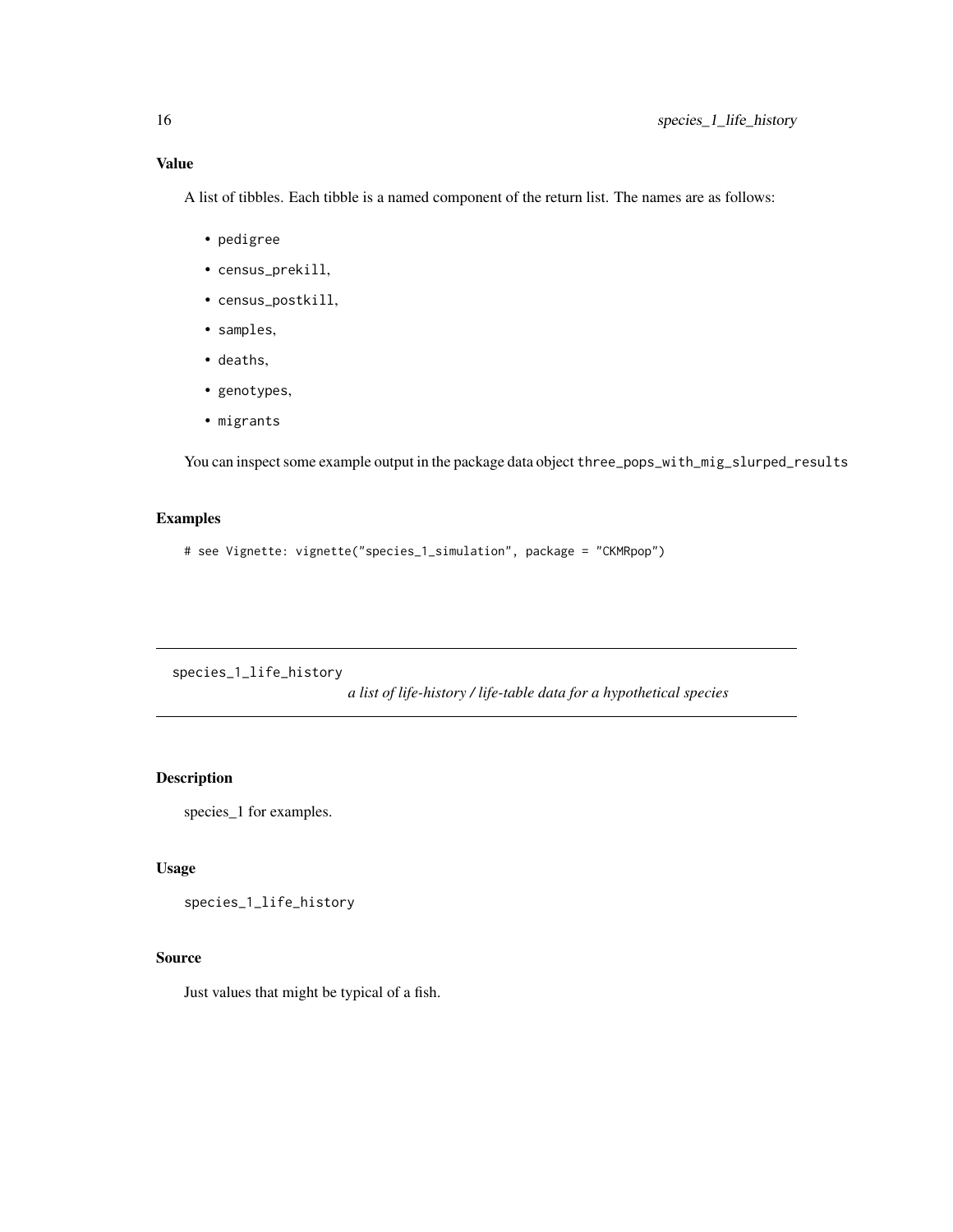<span id="page-16-0"></span>species\_1\_slurped\_results

*The result of running spip in the species\_1\_simulation vignette.*

#### Description

This is stored as package data so that the vignette can be written even if spip is not installed on the system.

#### Usage

species\_1\_slurped\_results

#### Source

Simulation results

```
species_1_slurped_results_100_loci
```
*The result of running spip in the species\_1\_simulation vignette with 100 loci.*

#### Description

This is stored as package data so that the vignette can be written even if spip is not installed on the system. This particular version stores the results of running run\_spip() calling for 100 loci segregating in the population, then slurping the results up with slurp\_spip().

#### Usage

```
species_1_slurped_results_100_loci
```
#### Source

Simulation results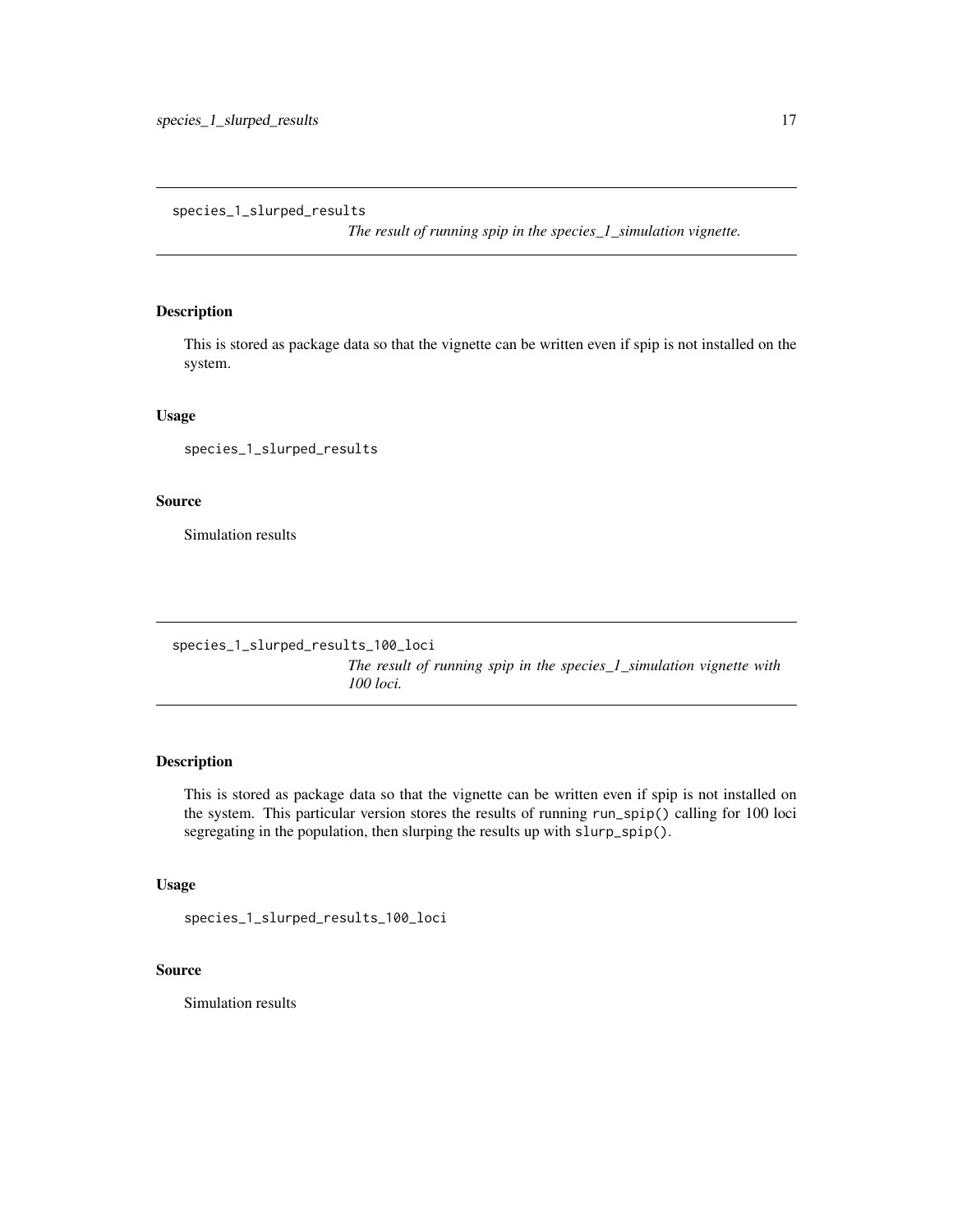<span id="page-17-0"></span>species\_1\_slurped\_results\_1gen

*The result of running spip in the species\_1\_simulation vignette and slurping out with num\_generations = 1.*

#### Description

This is stored as package data so that the vignette can be written even if spip is not installed on the system.

#### Usage

species\_1\_slurped\_results\_1gen

#### Source

Simulation results

species\_2\_life\_history

*a list of life-history / life-table data for another hypothetical species*

#### Description

species\_2 for examples. Note that I just set the male and female rates and parameters similar.

#### Usage

```
species_2_life_history
```
#### Source

This is something used for simulation testing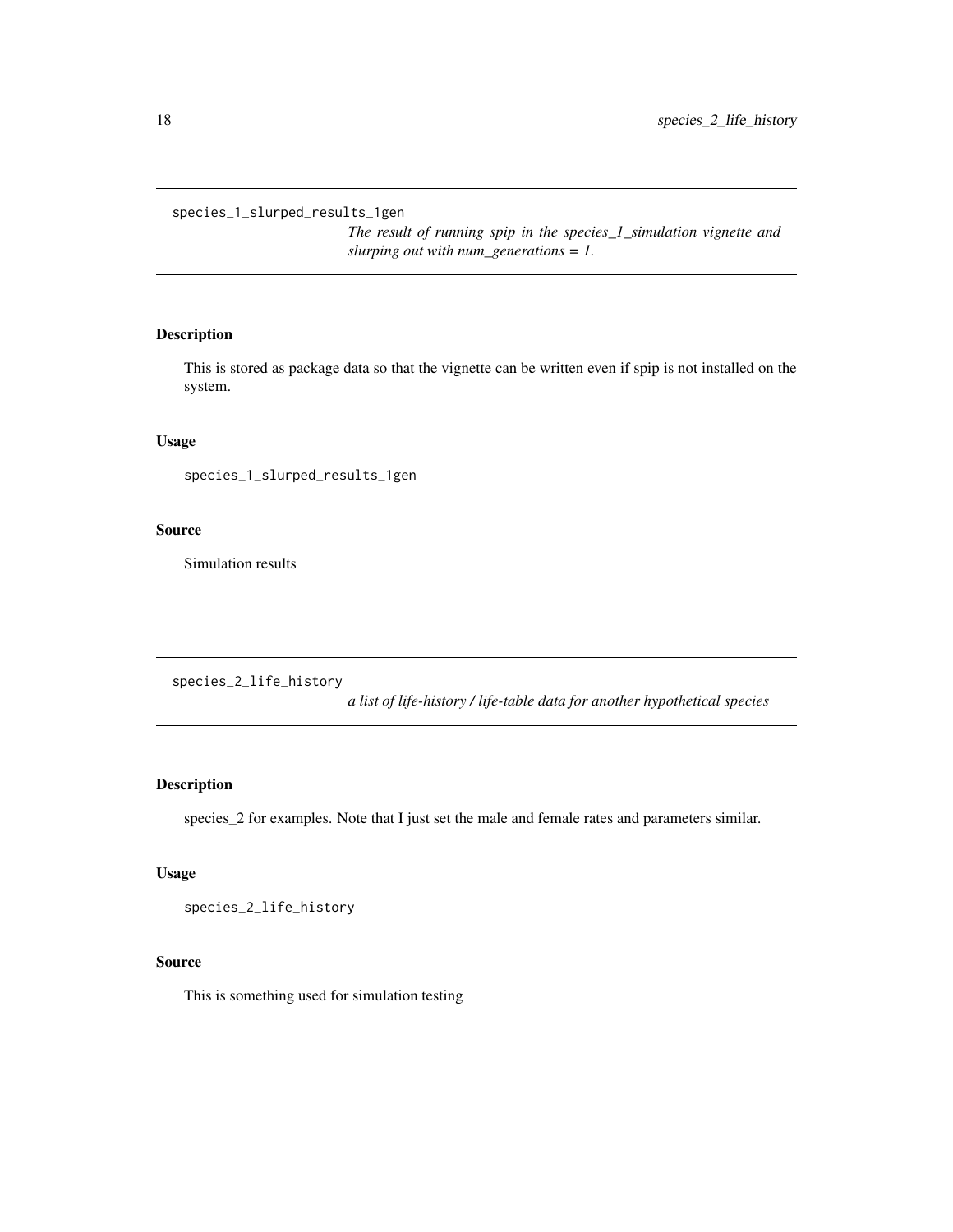<span id="page-18-0"></span>

#### Description

This just checks for the file where it gets installed with install\_spip(). This is exported so it can be used to control the flow in the vignettes, so that vignettes can still be written using saved results when spip is not installed (i.e., at CRAN, etc.)

#### Usage

spip\_exists()

#### Value

A single logical scalar, either TRUE or FALSE.

#### Examples

# will be FALSE unless spip has been externally installed spip\_exists()

| spip_help | pri |
|-----------|-----|

## spip\_help *print the abbreviated usage information from spip*

#### Description

This simply calls spip with the --help option.

#### Usage

spip\_help()

#### Value

This returns the exit status of spip if spip is installed, but the return value is of little use. Mainly this is run for the side effect of printing the spip help menu to the console.

#### Examples

## Not run: spip\_help()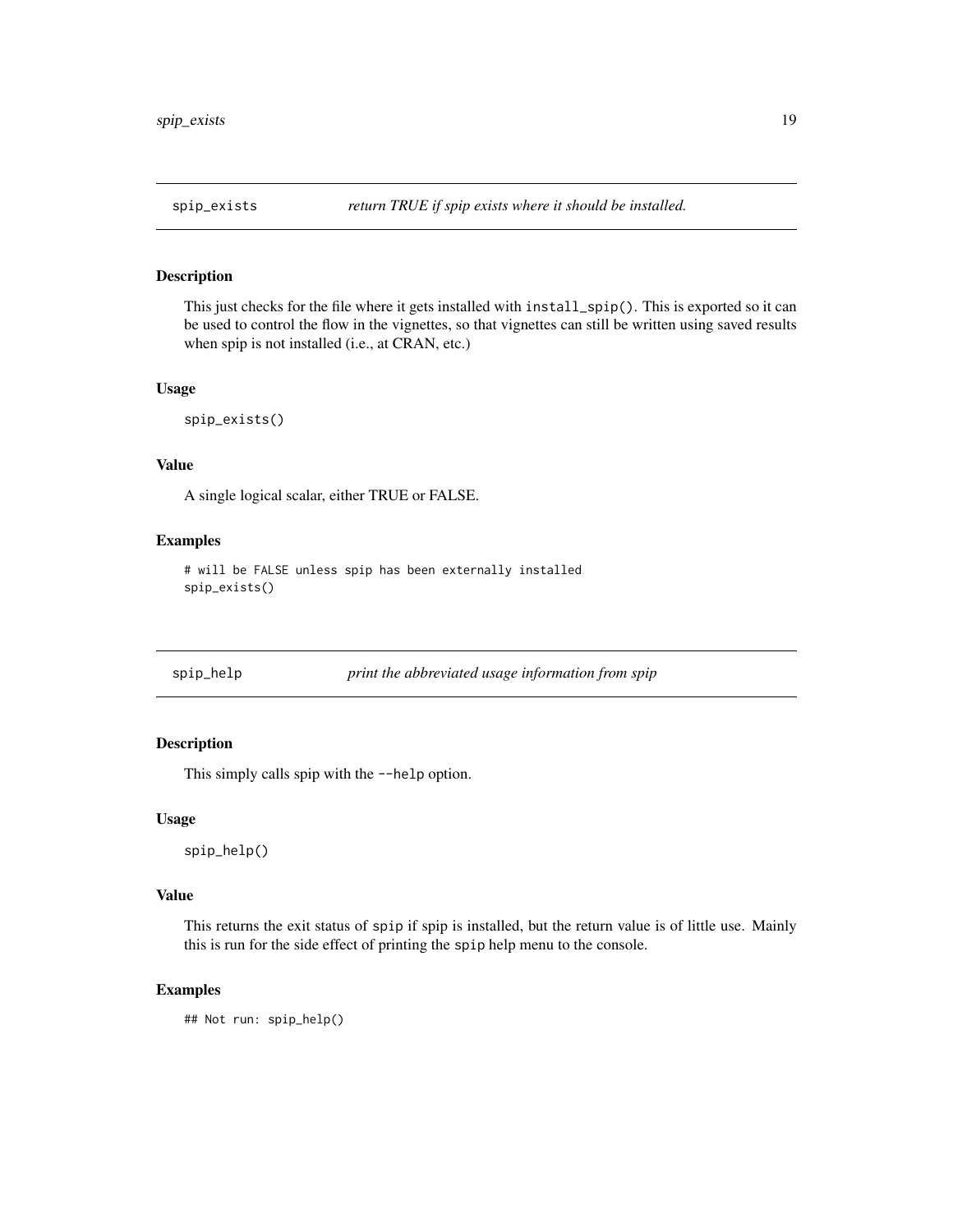<span id="page-19-0"></span>

#### Description

This simply calls spip with the --help-full option.

#### Usage

spip\_help\_full()

#### Value

This returns the exit status of spip if spip is installed, but the return value is of little use. Mainly this is run for the side effect of printing the spip full help menu to the console.

#### Examples

## Not run: spip\_help()

summarize\_offspring\_and\_mate\_numbers

*Summarize the distribution of number of offspring and number of mates*

#### Description

More later

#### Usage

```
summarize_offspring_and_mate_numbers(
 census_postkill,
 pedigree,
 deaths,
 lifetime_hexbin_width = c(1, 1),
  control\_bin\_width = 0.01)
```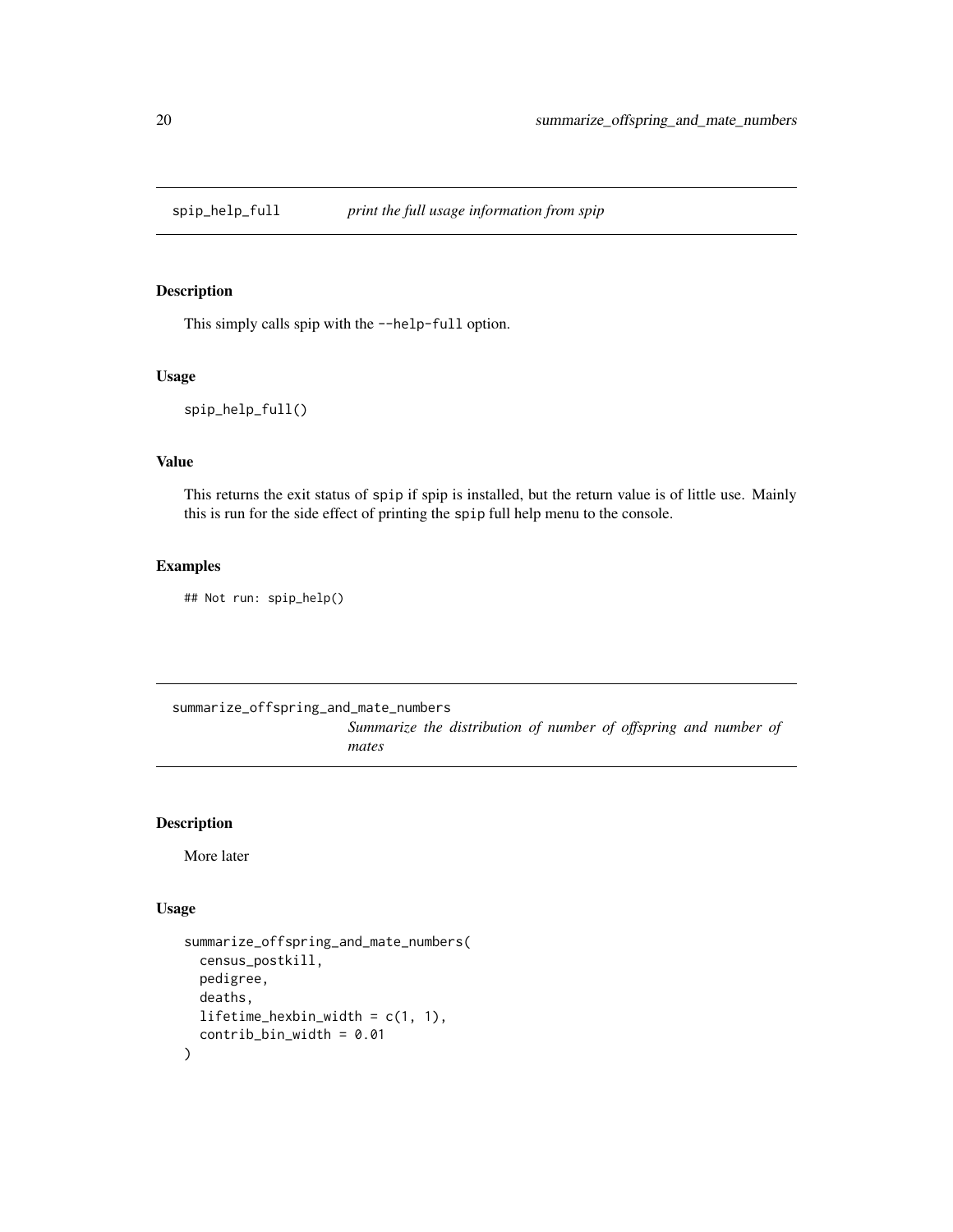#### **Arguments**

| census_postkill       |                                                                                                                                                                                                                                      |  |
|-----------------------|--------------------------------------------------------------------------------------------------------------------------------------------------------------------------------------------------------------------------------------|--|
|                       | a tibble with the postkill numbers of individuals. This is here so we know the<br>total number of individuals that could have reproduced in a given year.                                                                            |  |
| pedigree              | a tibble with columns of year, kid, pa, and ma. The IDs of the' individuals must<br>by like $MX_Y$ where M means male, X is the birth year, and Y is the unique ID<br>number.                                                        |  |
| deaths                | a tibble with columns of ID, year, and age, giving the years and ages at which<br>different individuals died.                                                                                                                        |  |
| lifetime_hexbin_width |                                                                                                                                                                                                                                      |  |
|                       | a vector of length two. The first element is the width in the age direction of each<br>hexbin and the second is the width in the lifetime number of offspring direction<br>for the plot_lifetime_output_vs_age_at_death output plot. |  |
| contrib_bin_width     |                                                                                                                                                                                                                                      |  |
|                       | width of bins of histogram of contribution of parents of each age and sex to the<br>offspring.                                                                                                                                       |  |

#### Value

A list with three components, each of them a ggplot object:

- plot\_age\_specific\_number\_of\_offspring: a ggplot object that plots boxplots and jittered points. The x-axis are the ages of the individuals; the y-axis shows the number of offspring. Summarized over the entire spip simulation. This is faceted by sex.
- plot\_lifetime\_output\_vs\_age\_at\_death: a ggplot object. This is a hexbin plot. The x-axis are age-at-death bins, the y axis are bins of total number of offspring produced in a lifetime. The fill color of each bin gives the number of individuals with that age at death and number of offspring encountered over the whole simulation. Plot is faceted by sex.
- plot\_fraction\_of\_offspring\_from\_each\_age\_class: a ggplot object. This shows the distribution over all years of the simulation, of the fraction of offspring produced each year that were produced by males or females of a given age (the plots are facet-wrapped by both age and sex). The blue vertical line gives the mean.

#### Examples

```
# get stored slurped output for an example
X <- species_1_slurped_results
g <- summarize_offspring_and_mate_numbers(
  X$census_postkill,
  X$pedigree,
  X$deaths
)
```
- # Now g is a list holding three plots, accessible like this:
- # g\$plot\_age\_specific\_number\_of\_offspring
- # g\$plot\_lifetime\_output\_vs\_age\_at\_death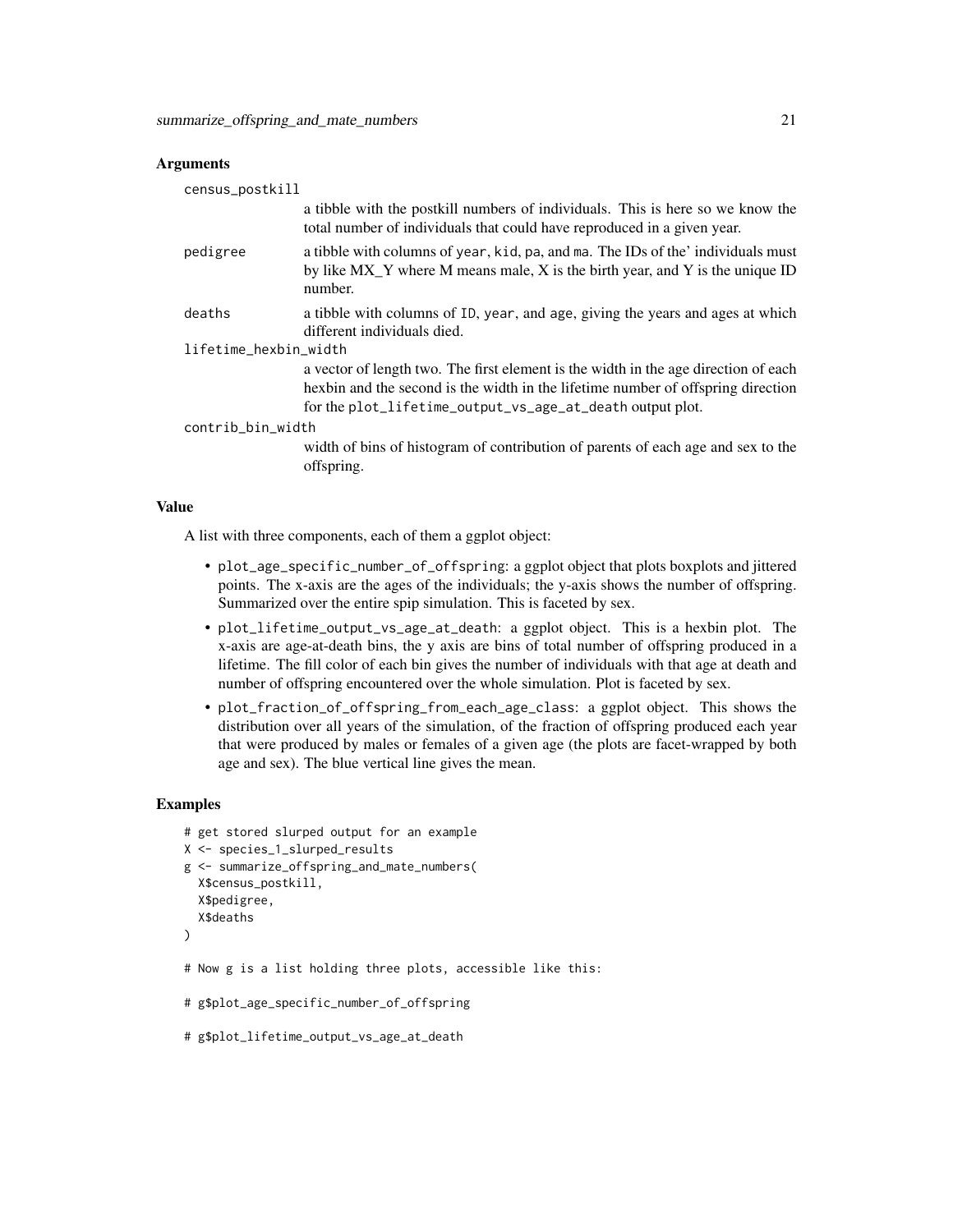<span id="page-21-0"></span># g\$plot\_fraction\_of\_offspring\_from\_each\_age\_class

summarize\_survival\_from\_census

*Summarize annual sex-and-age-specific survival rates from the census information*

#### Description

The prekill census in year t+1 is the post-kill census in year t, so we can use the prekill census to record the realized fraction of individuals of each age and sex that survived the death episode in each year. In the output survival in year t is the fraction of j-year olds in year t that survive to be j+1 year-olds in year t+1.

#### Usage

```
summarize_survival_from_census(
  census,
  fem_surv_probs = NULL,
 male_surv_probs = NULL,
 nbins = 10)
```
#### Arguments

| census          | a tibble of census counts with columns year and age, and then the counts of the<br>different sexes in columns named male, and female.                                         |  |
|-----------------|-------------------------------------------------------------------------------------------------------------------------------------------------------------------------------|--|
|                 | fem_surv_probs a vector of the parameters used for the simulation. If present these are put on<br>the histogram plots. If you provide one of these, you have to provide both. |  |
| male_surv_probs |                                                                                                                                                                               |  |
|                 | a vector of the parameters used for the simulation. If present these are put on<br>the histogram plots.                                                                       |  |
| nbins           | number of bins for the histograms                                                                                                                                             |  |

#### Details

This function does not track migrants. Another one is eventually in order that accounts for migrants out of the population. Also, the plots here might not play well with multiple populations.

#### Value

A list with components:

- survival\_tibble: A tibble with the following columns:
	- year: The year
	- pop: The population whose census is being counted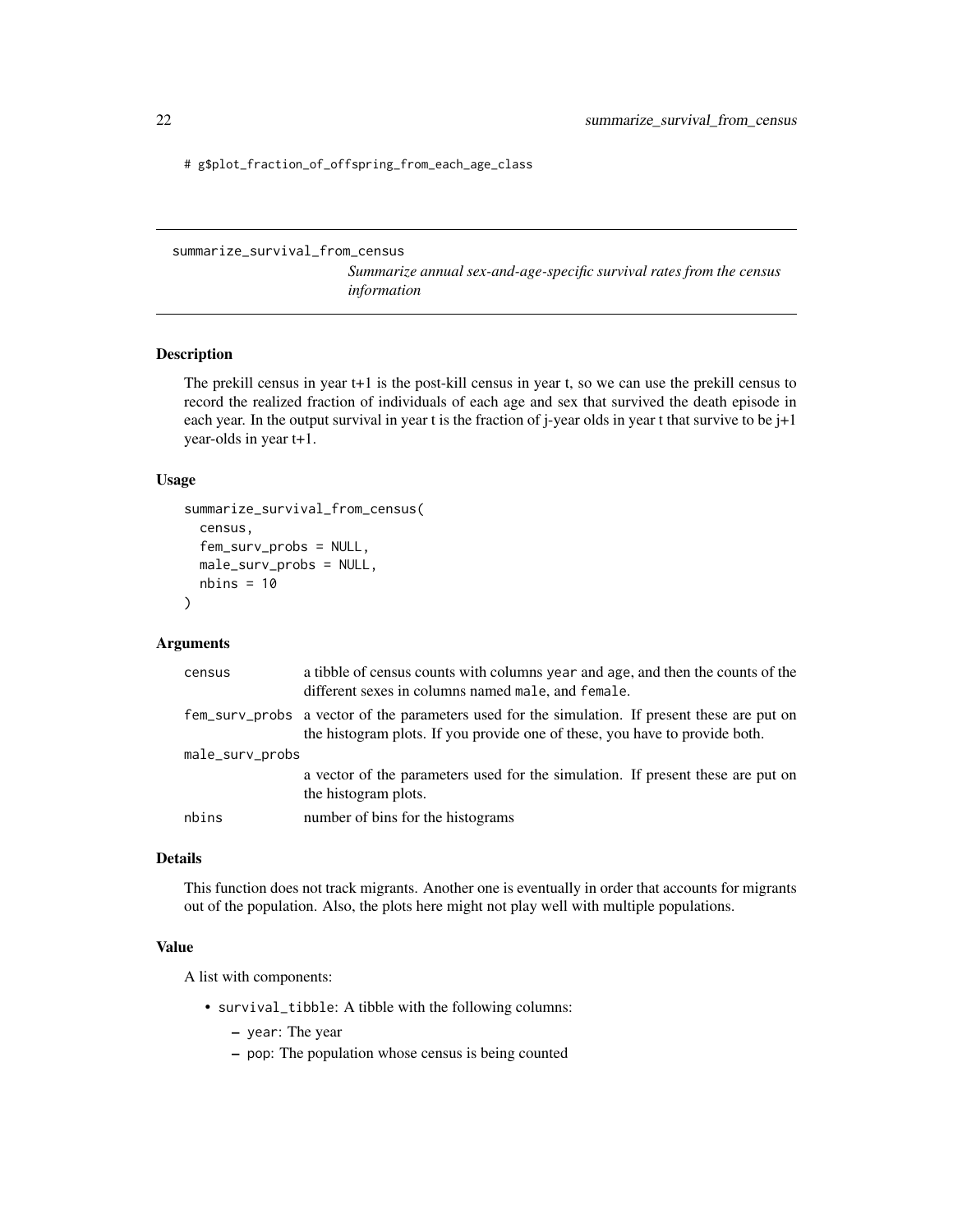- <span id="page-22-0"></span>– age: The age of individuals
- sex: The sex of individuals
- n: The number of individuals alive and present of sex sex and age age in year year in pop pop.
- cohort: The birth year of these individuals
- surv\_fract: The fraction of the n individuals that survive to have age age + 1 in year  $year + 1.$
- plot\_histos\_by\_age\_and\_sex: A ggplot object of histograms of observed survival fractions facet-wrapped by age and sex. Blue vertical lines are the observed means and dashed vertical red lines are the expected values given the simulation parameters.

#### Examples

```
result <- summarize_survival_from_census(
 species_1_slurped_results$census_prekill,
 species_1_life_history$`fem-surv-probs`,
 species_1_life_history$`male-surv-probs`
\mathcal{L}# print the results if you want
result$survival_tibble
```
result\$plot\_histos\_by\_age\_and\_sex

three\_pops\_no\_mig\_slurped\_results *The result of running spip and slurping the output in the three population case with no migration*

#### Description

This is stored as package data so that the vignette can be written even if spip is not installed on the system.

#### Usage

```
three_pops_no_mig_slurped_results
```
#### Source

Simulation results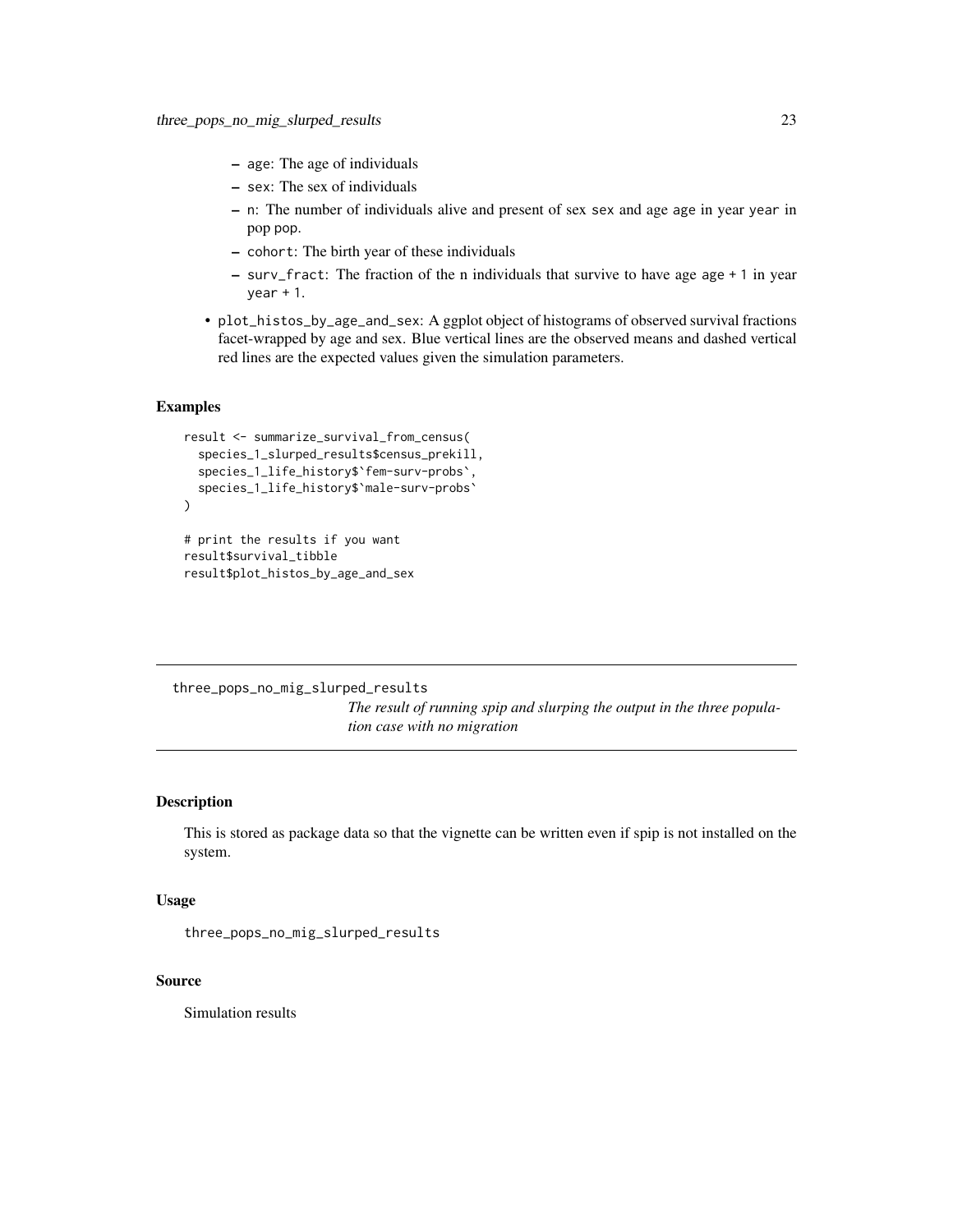<span id="page-23-0"></span>three\_pops\_with\_mig\_slurped\_results

*The result of running spip and slurping the output in the three population case with migration*

#### Description

This is stored as package data so that the vignette can be written even if spip is not installed on the system.

#### Usage

three\_pops\_with\_mig\_slurped\_results

#### Source

Simulation results

uncooked\_spaghetti *Summarise kin-pair information and use it to create uncooked spaghetti plots*

#### **Description**

This gives a nice graphical summary of all the kin pairs along with when they were sampled and their age at the time of sampling and their sex. #' In order to visually summarize all the kin pairs that were found, with specific reference to their age, time of sampling, and sex, I find it helpful to use what I have named the "Uncooked Spaghetti Plot". There are multiple subpanels on this plot. Here is how to read/view these plots:

- Each row of subpanels is for a different dominant relationship, going from closer relationships near the top and more distant ones further down. You can find the abbreviation for the dominant relationship at the right edge of the panels.
- In each row, there are four subpanels: F->F, F->M, M->F, and M->M. These refer to the different possible combinations of sexes of the individuals in the pair.
	- For the non-symmetrical relationships these are naturally defined with the first letter (F for female or M for male) denoting the sex of the "upper\_member" of the relationship. That is, if it is PO, then the sex of the parent is the first letter. The sex of the non-uppermember is the second letter. Thus a PO pair that consists of a father and a daughter would appear in a plot that is in the PO row in the M->F column.
	- For the symmetrical relationships, there isn't a comparably natural way of ordering the individuals' sexes for presentation. For these relationships, the first letter refers to the sex of the individual that was sampled in the earliest year. If both individuals were sampled in the same year, and they are of different sexes, then the female is considered the first one, so those all go on the F->M subpanel.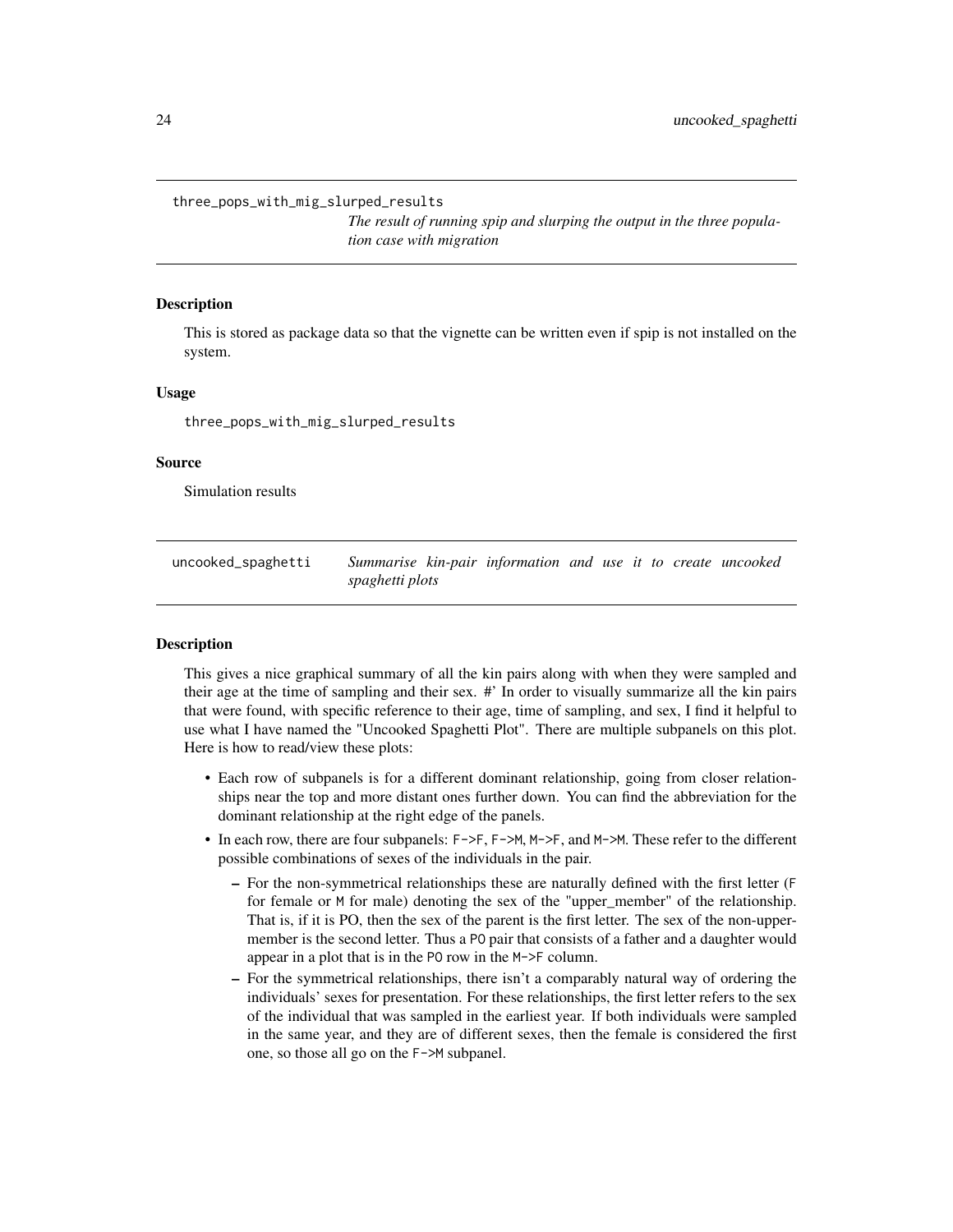- On the subpanels, each straight line (i.e., each piece of uncooked spaghetti) represents a single kin pair. The two endpoints represent the year/time of sampling (on the x-axis) and the age of the individual when it was sampled (on the y-axis) of the two members of the pair.
	- If the relationship is non-symmetrical, then the line is drawn as an arrow pointing from the upper member to the lower member.
	- The color of the line gives the number of shared ancestors (max\_hit) at the level of the dominant relationship. This is how you can distinguish full-sibs from half-sibs, etc.

#### Usage

```
uncooked_spaghetti(Pairs, Samples, jitter_age = 0.2, jitter_year = 0.2)
```
#### Arguments

| Pairs       | The tibble of kin pairs that comes out of compile_related_pairs(). |
|-------------|--------------------------------------------------------------------|
| Samples     | The tibble of samples that comes out of slurp_spip().              |
| jitter_age  | half the width of the uniform jitter window around age             |
| jitter_year | half the width of the uniform jitter window around sampling year   |

#### Value

uncooked\_spaghetti() returns a list with two components: input\_data and plot. plot is a ggplot object of the plot described above in "Description." input\_data is, itself, another list with the following named components:

- P5: A tibble that is a processed version of the Pairs input. This is what goes into making the ggplot.
- age\_grid: A tibble giving the coordinates for placing the alternating pink and white horizontal background rectangles on the plot.
- year\_grid: A tibble giving the coordinates for placing the alternating pink and white vertical background rectangles on the plot.

#### Examples

```
# get the input variables
# only take the first 50 samples to reduce time for example
Samples <- species_1_slurped_results$samples[1:50, ]
Pairs <- compile_related_pairs(Samples)
result <- uncooked_spaghetti(Pairs, Samples)
```

```
# produce the plot with:
# result$plot
```